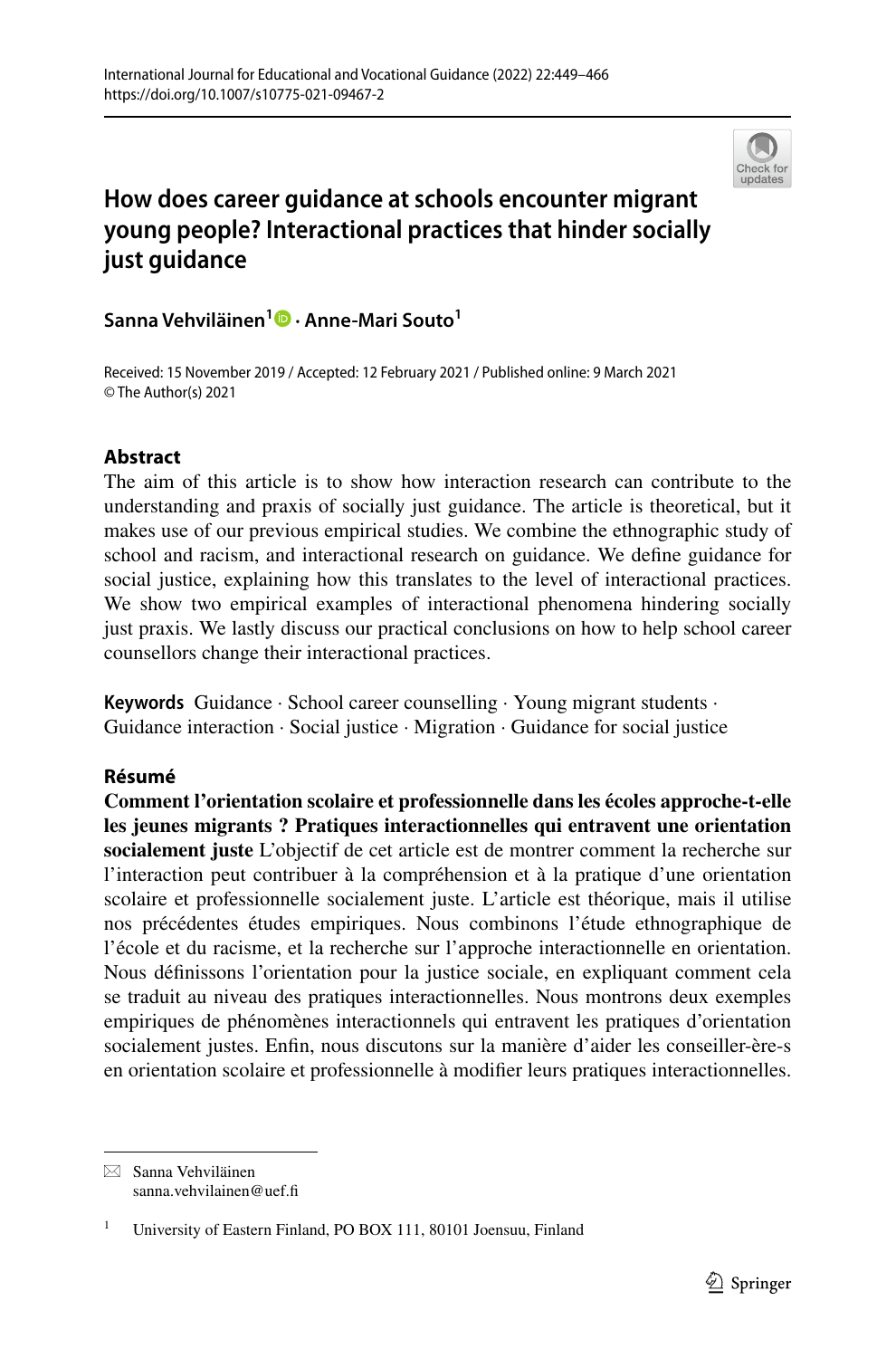### **Zusammenfassung**

**Wie begegnet die Berufsberatung in Schulen jungen Menschen mit Migrationshintergrund? – Interaktionelle Praktiken, die eine sozial gerechte Beratung behindern** Ziel dieses Artikels ist es, zu zeigen, wie die Interaktionsforschung zum Verständnis und zur Praxis sozial gerechter Beratung beitragen kann. Der Artikel ist theoretisch, macht aber Gebrauch von unseren bisherigen empirischen Studien. Wir kombinieren die ethnographische Untersuchung von Schule und Rassismus und die Interaktionsforschung zur Beratung. Wir defnieren Beratung für soziale Gerechtigkeit und erklären, wie sich dies auf die Ebene der interaktionellen Praktiken überträgt. Wir zeigen zwei empirische Beispiele für interaktionale Phänomene, die eine sozial gerechte Praxis behindern. Abschließend diskutieren wir unsere praktischen Schlussfolgerungen, wie man Schullaufbahnberatenden helfen kann, ihre interaktionellen Praktiken zu verändern.

#### **Resumen**

**¿Cómo se desarrolla la orientación profesional en las escuelas con los jóvenes migrantes? – Prácticas interactivas que difcultan la orientación socialmente justa** El objetivo de este artículo es mostrar cómo una investigación sobre interacciones puede contribuir a la comprensión y la práctica de una orientación socialmente justa. El artículo es teórico, pero se basa en nuestros estudios empíricos previos. Combinamos el estudio etnográfco sobre la escuela y el racismo, y la investigación interactiva sobre la orientación. Defnimos la orientación para la justicia social, explicando cómo se traduce en el plano de prácticas interactivas. Mostramos dos ejemplos empíricos de fenómenos de interacción que obstaculizan la práctica de la justicia social. Por último, se presenta una discusión sobre la forma de ayudar a los orientadores educativos para que modifquen sus prácticas interactivas.

## **Introduction**

"It's not a question about what I am interested in, but rather where I will be accepted". This quotation from a young Somali boy living in Finland, as well as many recent empirical studies, show that racism and gendered occupational images narrow migrant young people's perceived options when they are considering their future plans. Racism and gendered and racialized vocational images (for instance, the category of a white Finnish working man as a prerequisite to be accepted as "a real builder") have been shown to cause young migrant people to drop out from vocational studies (Souto, [2016\)](#page-16-0). Moreover, research shows that migrant young people have the lowest rate of utilizing mental health and other supportive services in schools (Kerkkänen & Säävälä, [2015\)](#page-15-0). This is paradoxical, considering the experiences of racism and other difficulties they have endured in both Finland and their country of origin or during the refugee journey (Honkasalo et al., [2017](#page-15-1)).

In the light of this, it is alarming that several studies have shown that career counsellors are hesitant, even reluctant to intervene in the ethnic, racialized and gendered division in educational transitions in Finland (Krivonos, [2019;](#page-15-2) Kurki, [2019;](#page-15-3) Souto,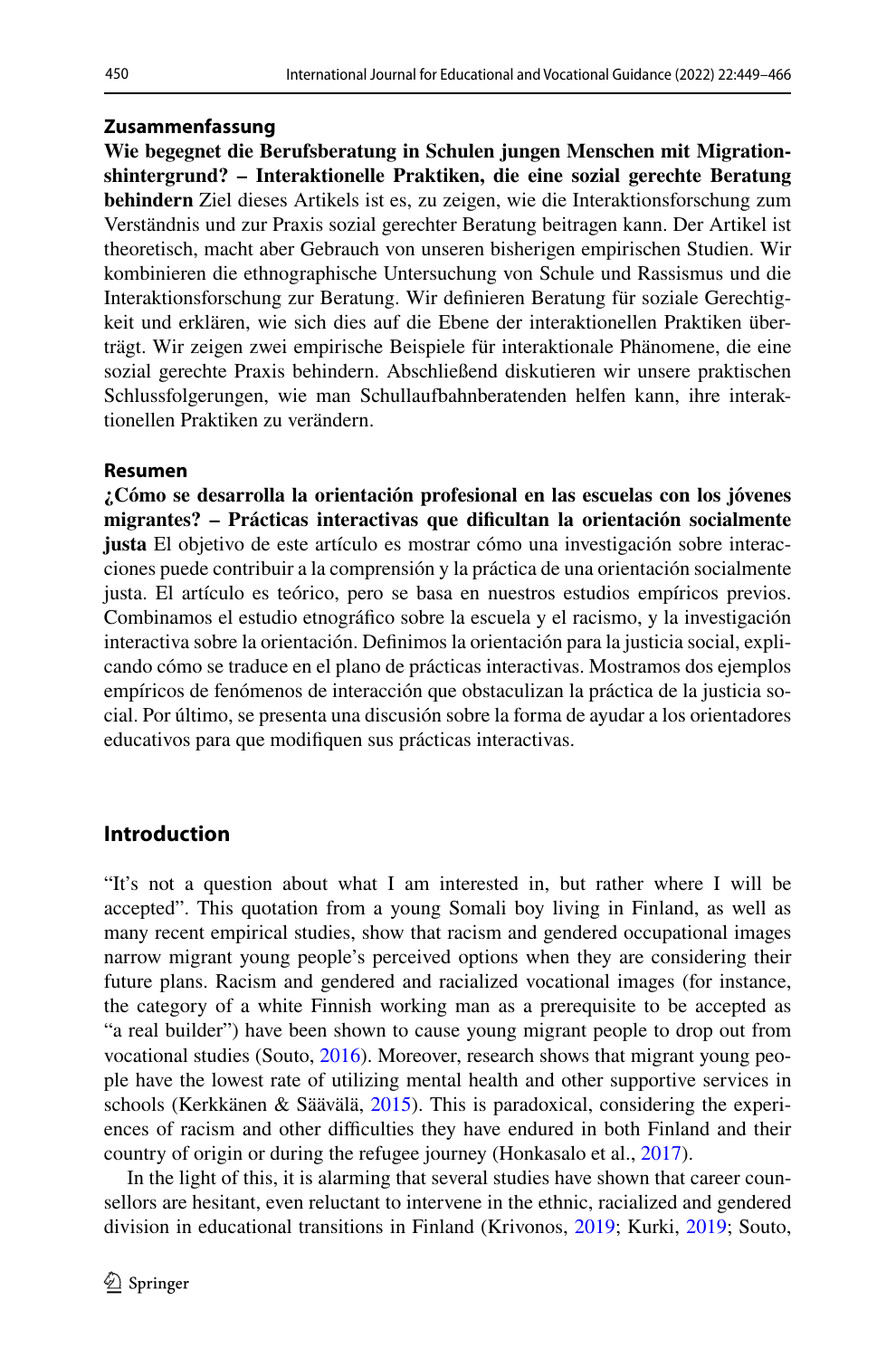[2016](#page-16-0)). In Souto's ethnographic study about school career counselling amongst migrants and unaccompanied minor asylum seekers, career counsellors recognized the ethnical, racial, and gendered segregation of secondary school choices amongst students. However, they were reluctant to raise these issues with the students. In addition to racism and discrimination, migrant history (for instance, routes to Finland) and diasporic family relations were examples of "dreaded topics" for career counsellors. This was the case even though family relations were a regular topic of discussion with other students. This contradiction, and especially the absence of certain relevant but avoided topics in counselling encounters (Souto, [2020](#page-16-1)), was the motivation for focusing on the micro processes of guidance.

The aim of this article is to show that interaction research can contribute to the understanding and praxis of socially just guidance. We claim that micro-interactional perspectives (analysing interaction closely from recordings or ethnographic data) should be incorporated into analyses of guidance within the social justice approach. Furthermore, the social justice approach should help practitioners to become aware of their interactional practices and redesign them. The focus of the article is theoretical, but we refer to our empirical studies and observations to argue for our perspective. We have combined two approaches: the ethnographic study of school and racism, and the interactional research on guidance as a social activity. We draw from Vehviläinen's interactional work in conversation analysis (for instance Vehviläinen, [2001](#page-16-2), [2003,](#page-16-3) [2009a](#page-16-4), [2009b](#page-16-5), [2012](#page-16-6)), Souto's ethnography and interview data at schools in multicultural environments (Souto, [2016,](#page-16-0) [2020\)](#page-16-1) and our current joint work in a developmental project amongst teachers and school career counsellors (Vehviläinen, [2020](#page-16-7)). Our aim is to develop guidance and counselling to embrace social justice in concrete ways that can be applied in everyday guidance interactions.

In the following, we frst locate guidance as an activity in society, positioning our analysis in the social justice movement. Then, we provide our defnition of guidance as a critical activity and explain what this means on the level of interactional practices. We suggest points in interaction where the workings of power could be detected. We then discuss two phenomena that present a recurrent hindrance to inclusive, critical guidance praxis. The frst phenomenon is the dominance of socalled problem-solving orientation in guidance, and the second is the sidelining of "dreaded topics" such as racism and diasporic family relations. We fnd these to be amongst the key phenomena that shed light on critical issues concerning the possibilities of providing socially just and culturally sensitive guidance for critical populations in our society.

## **Towards societally conscious guidance praxis**

The current mainstream approach in career guidance and counselling in Finland is the life design approach (for this approach, see Savickas et al., [2009](#page-15-4)). Whilst emphasizing the contextual and construed nature of an individual career, as well as various potentials for supporting individuals' career orientations and activities, there are shortcomings in terms of embedding existing knowledge of intersectionality and mechanisms of segregation. Its focus being on the individuals shaping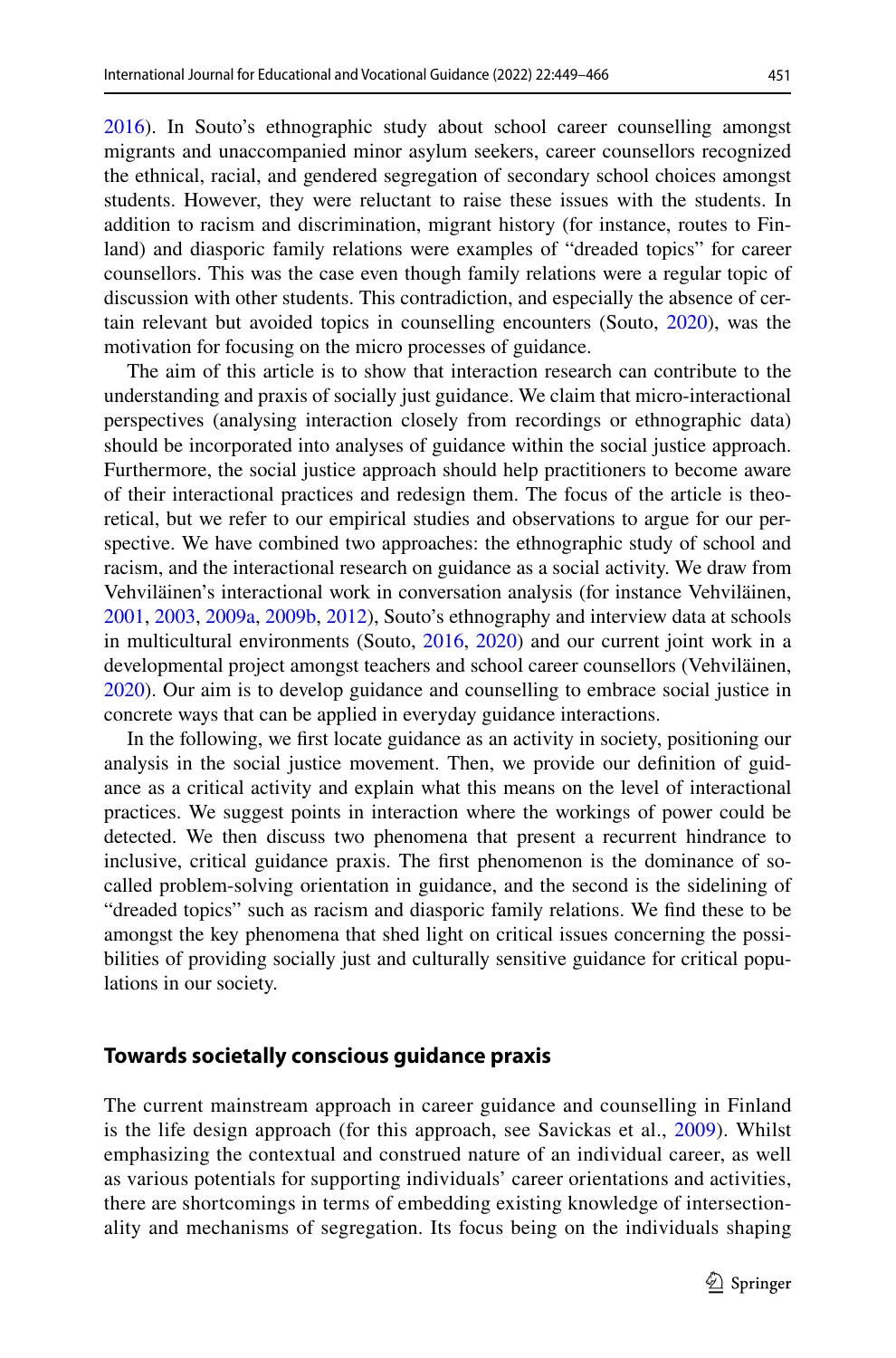their lives, this approach does not help to analyse how societal structures and unequal power relations shape individual dispositions and structures of opportunity, nor how these matters could fgure into the interaction (Hooley et al., [2018\)](#page-15-5).

On the other hand, critical analyses are plentiful within critical youth studies and critical studies of adult education (Aaltonen et al., [2017;](#page-14-0) Brunila, [2013](#page-14-1)). However, on their part, they lack concrete recommendations on how guidance or other such activities should be carried out to foster young people's agency and hope. In our earlier paper (Vehviläinen & Souto,  $2018$ ) we analysed the paradoxes of these prevailing discourses; and suggested what a critical-but-practical theory of guidance should entail. Such a theory would need to operate on vocabulary that is not derived from the discourse of economy and qualifying function assigned to guidance in neoliberalism. It should embrace both individual and social values and aims, e.g. the aim of guidance towards the "individual's good" as well as the "collective's good" (Sultana, [2014\)](#page-16-8). It should address societal, cultural, and intersectional (Crenshaw, [1989\)](#page-14-2) mechanisms of social inequality as well as the dynamics of building both individual and collective agency; it should explicate how these theoretical notions make a diference in the concrete practices of guidance.

The recent developments within the promising social justice approach emphasize the need to analyse and problematize power relations and unequal societal positions and life courses (i.e. Hooley et al., [2018,](#page-15-5) [2019a\)](#page-15-6). This approach also emphasizes the responsibility of career guidance to develop both the individual and community capacity to analyse societal inequalities, to build solidarity and to create new and shared opportunities. In practice, this means that spaces of collaborative activity must be created (Hooley et al., [2019b\)](#page-15-7). They should be societally conscious, and enable individuals, groups, and networks to explore their possibilities of action, participation and belonging; to engage collaboratively in change-conducing activities. These spaces would enable individuals to participate in various collectivities, to recognize and inquire about their memberships and identities as well as rejections and exclusions—instead of resorting to stereotypical assumptions about them or treating them as blind spots.

There are various ways in which our institutional encounters could be redesigned and re-located towards more socially just aims; for instance joining multi-professional teams together to serve young clients in one-stop centres (Määttä, [2019](#page-15-8)) or taking counselling services to where the clients are (Thomsen, [2012](#page-16-9)). However, we feel it is necessary to also bring the analysis to the level of existing—perhaps traditional—interactional practices which construe and carry the agendas and values of the existing guidance. Our work takes place in institutional settings (in this case, school) where changes must be made "on the run". We are therefore interested in identifying steps that can be taken by the practitioners themselves—changes of mind and activity. That is why we want to focus on what happens in dyadic situations where the school career counsellors and students meet.

We draw from the social justice approach to guidance, but we bring in two new angles. Firstly, we theorize guidance from a cross-contextual point of view, *as a generic family of practices* (therefore the term "guidance" is used as an umbrella term). Secondly, we focus on the *level of interaction*. We have been guided by the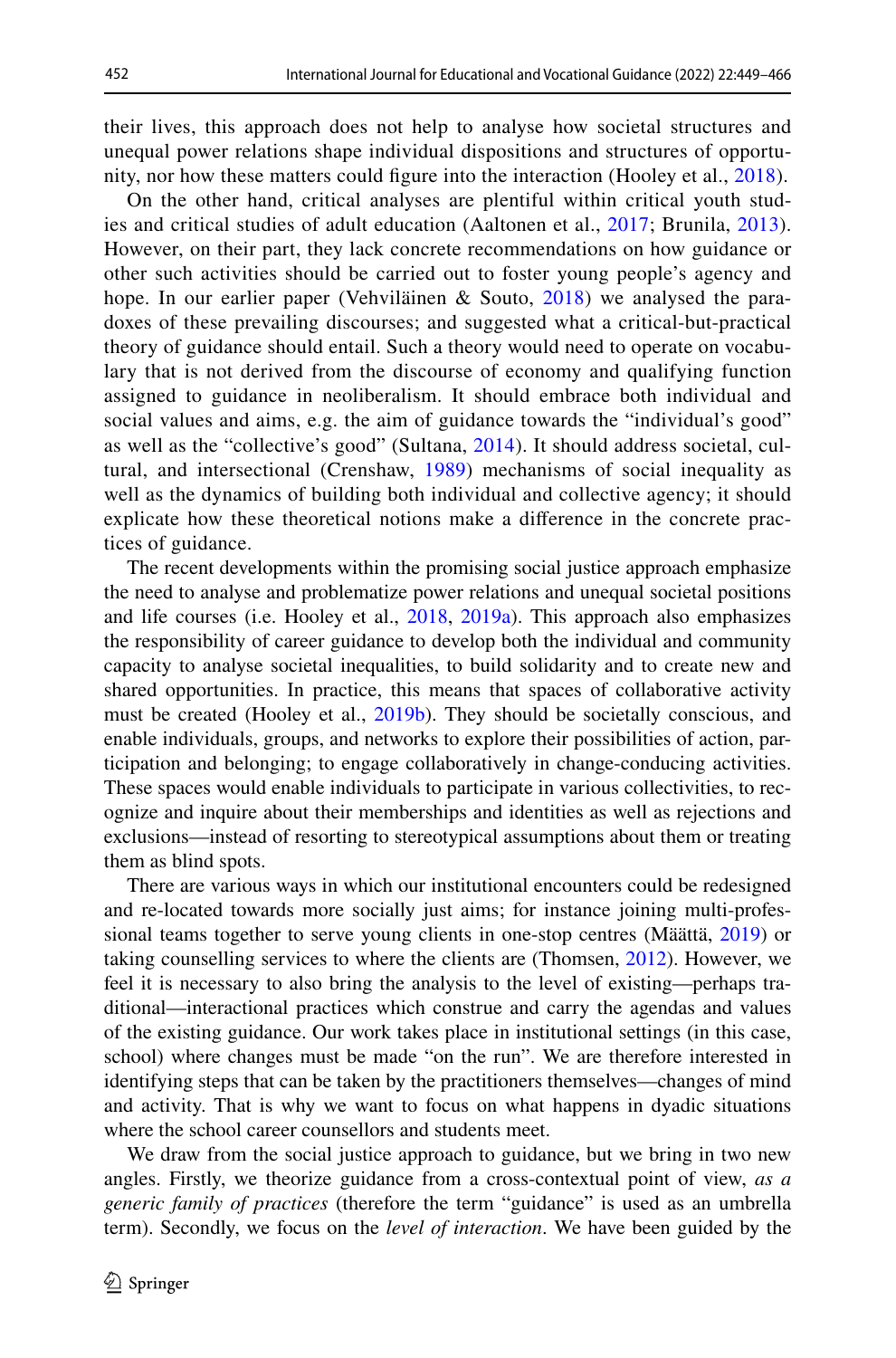question: What recommendations would socially just guidance ofer to the interactional practices of guidance encounters?

#### **What is guidance as an activity**

In their second reader on social justice and guidance, Hooley and colleagues encourage us to redefne the problems that guidance is trying to solve: the unsteady economy or social inequality in societies (Hooley et al., [2019b](#page-15-7)). Guidance is often theorized by reference to the problem it seeks to solve—work, learning, career, integration, resettlement of refugees and other migrants, workability, well-being and so on. The call for re-theorizing typically stems from the changes in our understanding of the object of guidance activity. Our way of looking at the issue is somewhat diferent. We are interested in guidance as a generic phenomenon across contexts. Guidance is a family of practices across various institutions. It is also an approach within other professional practices. Guidance as an approach is used in, for instance, teaching and training, social work, leadership, integration work, rehabilitation, and health promotion (Vehviläinen, [2014\)](#page-16-10).

Guidance as a set of institutional activities has gained an intensive role in the management of careers and life courses in postmodern societies (Brunila, [2013;](#page-14-1) Hooley et al., [2018](#page-15-5); Romito, [2019](#page-15-9); see also Cameron, [2000;](#page-14-3) Giddens, [1991](#page-15-10); Rose, [1999](#page-15-11)). That is why it has been essential to understand how guidance has functioned as a control mechanism across neoliberal policies. However, the activity of "guiding" is a much older phenomenon—and essentially, of pedagogical nature. It is the activity and process whereby humans help and support each other, collaborate in their attempts to live their lives, try to understand the world around them, to fnd out what is true about it and what to do according to these truths (Alhanen, [2013](#page-14-4), [2019;](#page-14-5) Dewey, [1916;](#page-14-6) Laros et al., [2017\)](#page-15-12) This is the core process in any guidance. It is also necessary in any kind of progressive change in society. The relationships where this processual activity (of understanding and acting upon our world) takes place, are fundamentally pedagogical by nature. And, consistent with other pedagogical activities and relationships, guidance has the potential to develop into either controlling and repressive or to emancipatory, liberating forms. We are interested in the conditions under which guidance can gain its emancipatory potential.

We defne guidance as *a set of institutional, collaborative activities which promote and foster processes that are meaningful for the client(s); those of learning, growth, emancipation, work, leisure or other activity. This is done in such a way that the participants' agency and participatory sense are strengthened. The focal processes are viewed simultaneously as biographical, social and societal, and understood intersectionally* (Souto & Vehviläinen, [2019;](#page-16-11) Vehviläinen, [2014;](#page-16-10) for agency see also Eteläpelto et al., [2013](#page-15-13); for participatory sense Alhanen, [2019](#page-14-5)).

This is the generic model of guidance activity (Vehviläinen, [2014](#page-16-10)). The *objects* of guidance activity (e.g. the topics or the foci of attention) can address various life situations, paths, aspirations, problems, conficts, or challenges. Guidance is never the only—or even main—force shaping these processes. It is rather a space for inquiry about how these processes are constructed and negotiated in the clients' lives.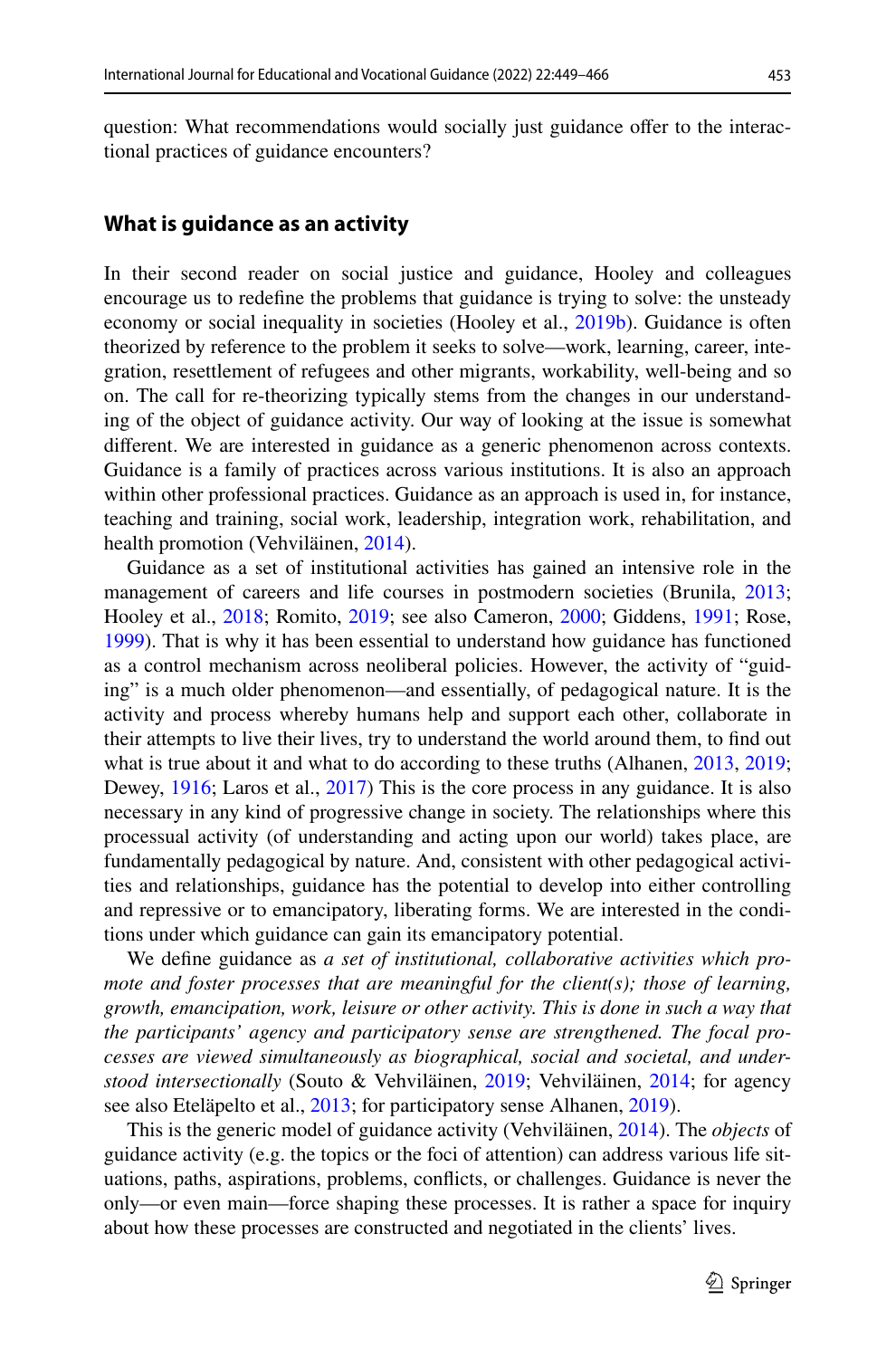By *institutionality*, we refer to the institutional location and attachment of guidance (school, work life, career transition, integration, health care, rehabilitation, employment), as well as to the professional nature of the guidance work and intervention. Institutionality refers also to conceptual tools, norms and rules and divisions of labour within and across activity systems. It also entails the boundaries and mediated spaces between the individual lives and institutions.

Guidance activities should be geared at strengthening the participants' *agency*. Guidance aims at systematic support of agentic participation in a relevant social context (such as school) and a biographical context. This movement towards stronger agency may manifest in changes in *individual dispositions* (abilities, interests, motivation, self-efficacy, resilience, skills, understanding); *social participation* via authorship, responsibility, creativity; and *critical awareness*, activity, and activism. These changes are unique to individuals and their situation, but they are not treated as individualistic phenomena. Guidance is fundamentally a relationship of pedagogical nature. Participants of this relationship seek to understand what is true about the world and themselves as part of it: asking how they have been shaped by the world—and how the world is shaped by them and others. For this reason, we stress that guidance aims at deepening the *participatory sense* (Alhanen, [2019\)](#page-14-5). It applies to all parties of the guidance alliance.

For instance, the school career counsellor's task might be to understand the kind of role parents and other relatives, friends and the attitudes that prevail in society, play in the lives and career refections of young migrant students, instead of just ofering choices"likely to work out" or insisting that it should be their"autonomous choice". Or, in preparation of work placements, the school career counsellors should enable discussion about the risk of illegal but recurring racism at workplaces, including discussion on what to do when encountering it.

Guidance ought frst and foremost to be engaged with the client's situation. The starting point of the joint activity is to understand their situation from their own perspective. The objects of the joint activity (i.e. the topics that are raised) should be those that are relevant to the client and resonate with their situation. What counts as relevance, though, is a question that requires further examination. The idea of letting "the client's meanings" guide what gets topicalized in the guidance talk, sometimes leads to a shallow type of client-centredness—i.e. a sort of ban on raising any issues other than those the client has nominated in so many words, and thereby actually disregarding difcult (often societal) topics of importance. We will discuss the idea of topicality later in the paper.

As Rie Thomsen ([2012\)](#page-16-9) has suggested, one of the consequences of the social justice approach is that the subjects of guidance activity must be reconceptualized (see also Vehviläinen, [2014;](#page-16-10) Vehviläinen & Löfström, [2016](#page-17-1)). Not only individuals "do guidance", but also groups or teams, communities, and networks are the subjects of guidance activity. For instance, in guidance of young migrant students, one relevant aspect is to view the group of students as a guidance environment and to systematically build the group dynamics in the classroom, to create and sustain a safe and open learning environment. The success of critical guidance lies in *the collaborative nature of the activity;* without it, guidance loses its legitimation. The guidance relationship—be it between two people or more—is an alliance (Safran et al., [2007\)](#page-15-14).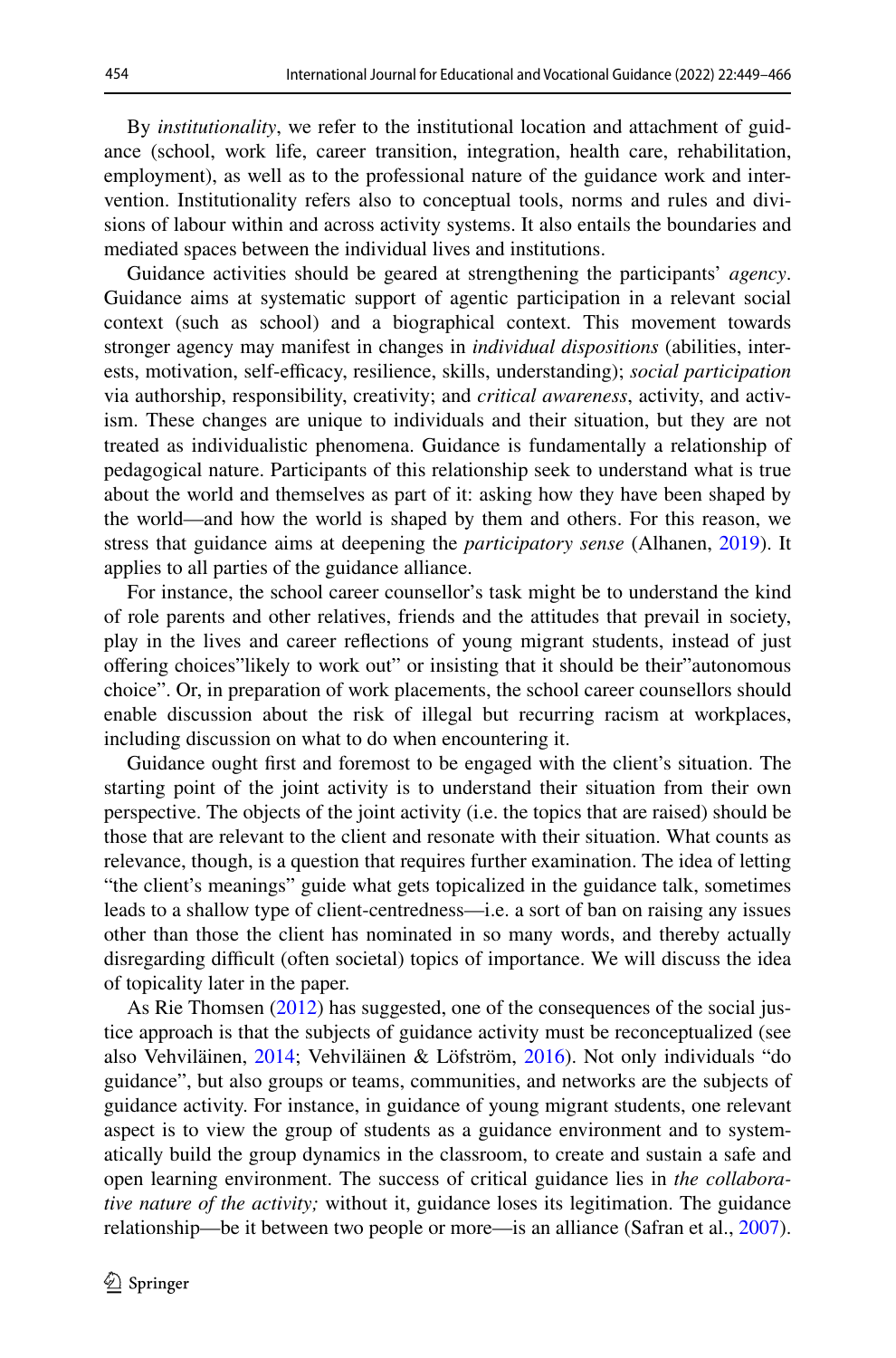The collaborative nature of any endeavour is a methodical achievement and takes place through the micro details of interaction. Guidance interaction and a pedagogical environment that will enhance agency and participatory sense entail negotiation, dialogue, and inclusive language.

Another prerequisite of maintaining the guidance alliance is *openness and explicitness about potential multiple agendas and institutional relevancies,* and about various asymmetries between participants. In institutional settings, there are always asymmetries, tensions, privileges, complexities, and multiple interests between participants. Instead of sticking to a concept of neutral guidance, these asymmetries should be explicated and explored. Otherwise they will have implicit bearings on the interaction. This is shown, for instance, in how the agenda is formed in the openings of the encounters (Svinhufvud & Vehviläinen, [2013;](#page-16-12) Vehviläinen, [1999\)](#page-16-13) or how question-response-advice sequences gear talk towards counsellor-led talk where both problem-identifcation and problem-solving are carried out by the counsellor (Vehviläinen, [2001,](#page-16-2) [2003,](#page-16-3) [2012\)](#page-16-6).

Guidance is also dependent on understanding the *key processes* and their connectedness to life history and societal power structures. For instance, with young migrant students, one might need to consider the intertwining of developmental and integration processes, learning processes, group processes and work processes. And in line with this, guidance must be ready to focus on *relevant objects of inquiry* (i.e. the phenomena that are topicalized in interaction). Relevant objects are those that the clients orient to as relevant, but also those that bear upon their situation and enhance or hinder their agency, even if they are not articulating them.

#### **Studying power in interaction: the interaction research approach**

In our research, we wish to ask the following question: If guidance would take a turn towards societally and intersectionally conscious practice, what would guidance interactions look like? The generic model of guidance (Vehviläinen, [2014](#page-16-10)) that we discussed in the prior section builds on a longstanding body of research on guidance and counselling interaction in various settings (Vehviläinen, [2001](#page-16-2), [2003](#page-16-3), [2009a,](#page-16-4) [2009b](#page-16-5), [2012;](#page-16-6) Vehviläinen et al., [2008;](#page-17-2) Vehviläinen & Svinhufvud, [2018](#page-17-3); Weiste et al., [2018\)](#page-17-4). The model draws upon the approach of conversation analysis (CA) and the body of CA knowledge concerning institutional interaction (see e.g. Sidnell  $\&$ Stivers, [2012\)](#page-16-14); especially literature on counselling and psychotherapeutic settings (e.g. Peräkylä et al., [2008](#page-15-15)) and application of these fndings to the study of guidance as a social activity.

CA views multimodal interaction as an "institution in itself". Interaction is an order on its own right. As such, it is susceptible to empirical analysis (Sidnell  $\&$ Stivers, [2012](#page-16-14)). CA investigates recordings of naturally occurring interactions to uncover the practices of interaction through which the meanings of social actions are construed by the participants themselves in their turn-by-turn activities (Scheglof, [2007\)](#page-16-15). Such analysis "takes apart" what the participants have put together: the sequentially organized activities (via talk and nonverbal communication) that accomplish encounters such as guidance. Such analysis remains "agnostic" in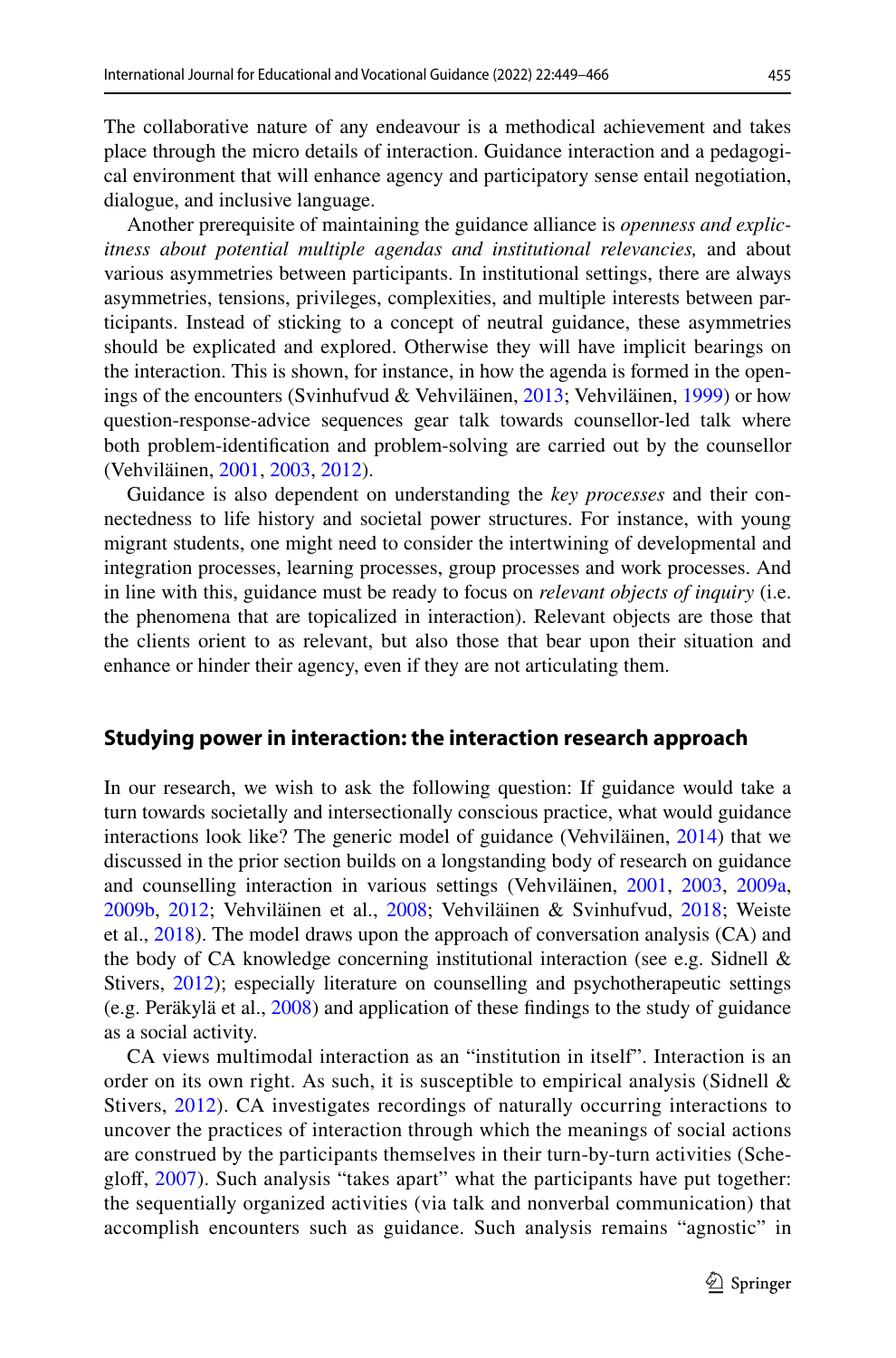terms of the professional theories (for instance counselling theories or other normative views), but the research results can enter in a fruitful dialogue with professional theories (Peräkylä & Vehviläinen, [2003\)](#page-15-16).

The CA approach to interaction has produced a cumulative body of knowledge on how interaction is organized in a turn-by-turn fashion, to accomplish various institutional activities, identities; how power is exerted and resisted and how positions are taken and ascribed in interaction. CA studies, not only interactional practices, but also overarching principles that organize our activities in an omnirelevant way, often escaping the participants' observations. For instance, the *epistemic organization*, i.e. how knowledge, entitlements and orientations to knowledge and knowledgeability shape interactions and participation in particular context; and the *deontic organization*, i.e. how entitlements and orientations to infuencing actions of others shape interactions and participation (Sidnell & Stivers, [2012](#page-16-14); Stevanovic & Peräkylä, [2012\)](#page-16-16).

Power relations are maintained but also changed through interactional practices. In an earlier paper by Vehviläinen ([2018](#page-16-17)), six focal points were suggested, originating from CA research, for detecting power in guidance interaction:

- 1. *Process*: sequences and trajectories of talk (*sequence* being, for instance, a pair of question and its response: *trajectory* for instance a package of question–answeradvice, used to incorporate institutional agendas). In analysing sequential talk, we look at how participants of an institutional setting systematically infuence the activities and participation of others and shape the course of action towards its institutional relevancies (for instance Vehviläinen, [2012](#page-16-6));
- 2. *Outcome*: how the outcome of the institutional activity is produced through participation in sequential activities—and what outcome that is (for instance Vehviläinen, [2001\)](#page-16-2);
- 3. *Topicality*: what topics are addressed, and how topicality is controlled by participants and by whom. The focus may be on delicate, difficult or "dreaded" topics (Peräkylä, [1995](#page-15-17)); on agenda and its transparency (Vehviläinen, [1999\)](#page-16-13) but also on how the client's concerns are worked into an object of joint work—and to what extent it is actually shared (Antaki et al., [2005](#page-14-7); Pälli & Lehtinen, [2014;](#page-15-18) Vehviläinen & Svinhufvud, [2018\)](#page-17-3);
- 4. *Studying absences*: what is not topicalized, what objects of attention are disregarded, what does not surface at all; what actions or orientations are missing (for instance, Wilkinson & Kitzinger, [2003\)](#page-17-5);
- 5. *Identities in talk*: how identity categories are used, ascribed or implied (Stokoe, [2012](#page-16-18)); and
- 6. *Misalignment, misunderstanding and confict*, and the management and repair thereof (Vehviläinen, [2008](#page-16-19), [2009b\)](#page-17-2).

We will now discuss two interactional practices, namely the prevalence of problem-solving activities in guidance (points 1 and 2 above), and management of topics in guidance encounters, especially those that are not raised (points 2, 3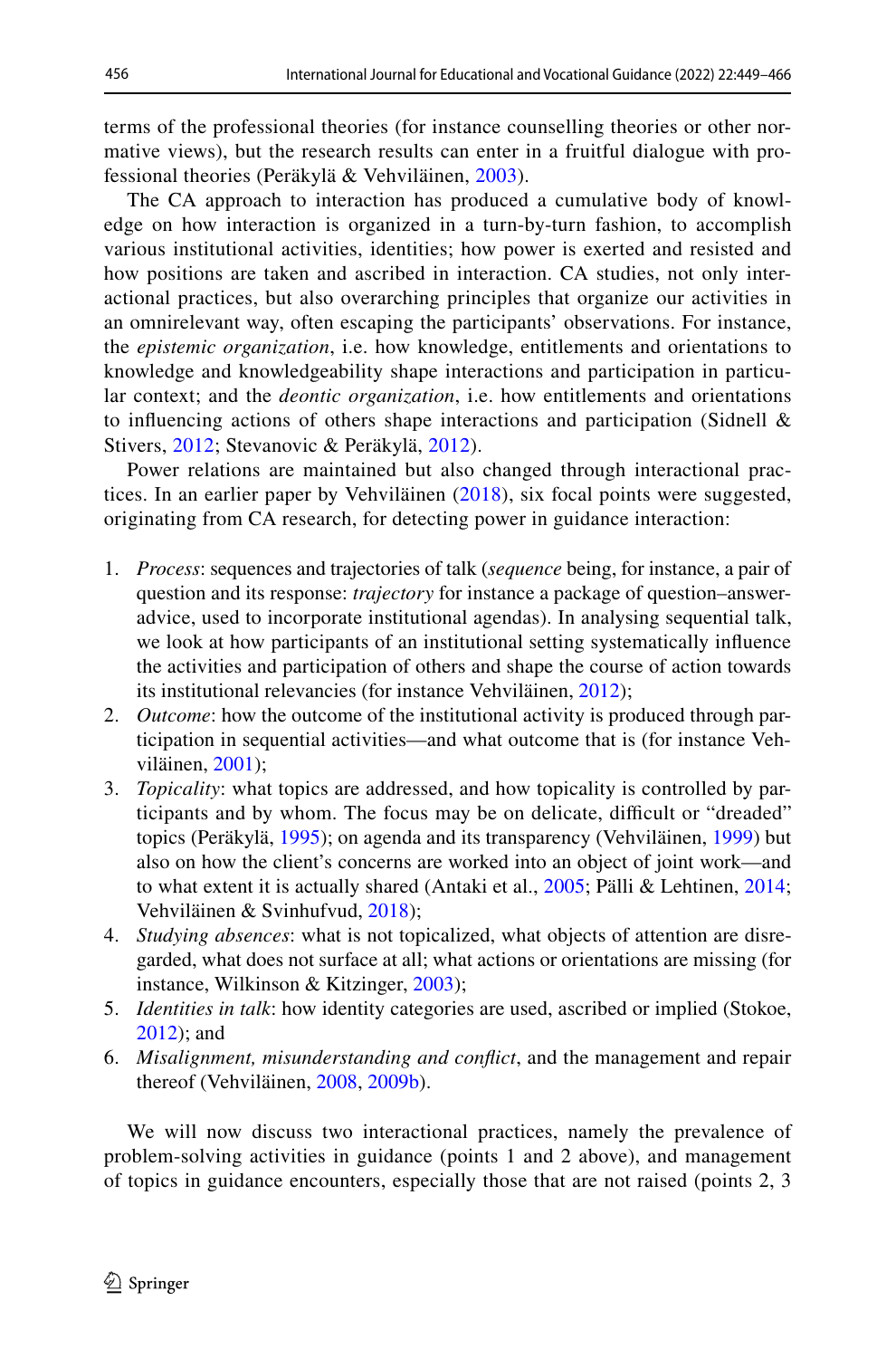and 4 above). The points 5 and 6 are relevant and occurrent in our data, too, but these discussions will be left to other arenas.

## **Problem‑solving orientation as the prevailing interactional mode in guidance**

The interactional "fngerprint" of guidance can be identifed by comparing it to two cognate practices. According to Vehviläinen's analysis [\(2014](#page-16-10)) based on a body of conversation analytic literature, interaction in guidance settings is a combination of two formats: *the service encounter* and *the therapeutic encounter*. Service encounters are organized according to the expectation that the clients present their problems via narratives or trouble descriptions, and the professional will tackle these problems with their knowledge. This happens in the interaction through their directive interventions: recommendations, advice, and information, which are delivered upon hearing the client's narrations. Thus, there is a prominent *problem-solving orientation* in service encounters.

Therapeutic encounters, on their part, are centred around *inquiry* (explorative) *orientation*. Clients present their problems and narrate their experience. Instead of providing solutions, the professionals invite the clients to explore and understand the material they have produced (the narrations of experience) as an expression of a more fundamental pattern or cause, which is to be uncovered or constructed together. Thus, it is a process of co-exploration. Instead of advice or recommendations or other directives, the professional engages in interpretative talk, providing formulations (summaries) and interpretative statements and suggestions. The clients are invited to discuss their experience on distinct discursive terms, according to the therapeutic or counselling approach. There are also prominent displays of afliation to the emotional content of the clients talk, thus, a *supportive orientation* (Peräkylä et al., [2008](#page-15-15); Vehviläinen, [2014](#page-16-10); Voutilainen et al., [2010](#page-17-6); Weiste, [2015](#page-17-7); Weiste & Peräkylä, [2014\)](#page-17-8).

Guidance work, in its various forms (e.g. guidance, counselling, supervision, mentoring), typically uses interactional practices of *both* the service encounter interaction *and* the therapeutic encounter. Thereby, the abovementioned three core interactional orientations fuctuate in guidance encounters. We contend that it is essential for emancipatory practice that these orientations are recognized, mastered and timed skilfully.

*The supportive orientation* refers to both verbal and nonverbal work that is done to facilitate joint attention and activity, to face the "situation as it is," (or how it seems at the moment) along with the emotional reactions to it; and to convey support—e.g. interest, acceptance and afliation. In the supportive orientation, the professionals show that they are present to the clients and attentive to what is going on; that they are mentally and emotionally available and willing to receive what clients share about their reality. Thus, the supportive orientation is the embodied display of presence, attentiveness, and afliation, and often this takes place by nonverbal cues along with verbal attentiveness (such as minimal response tokens to convey listening).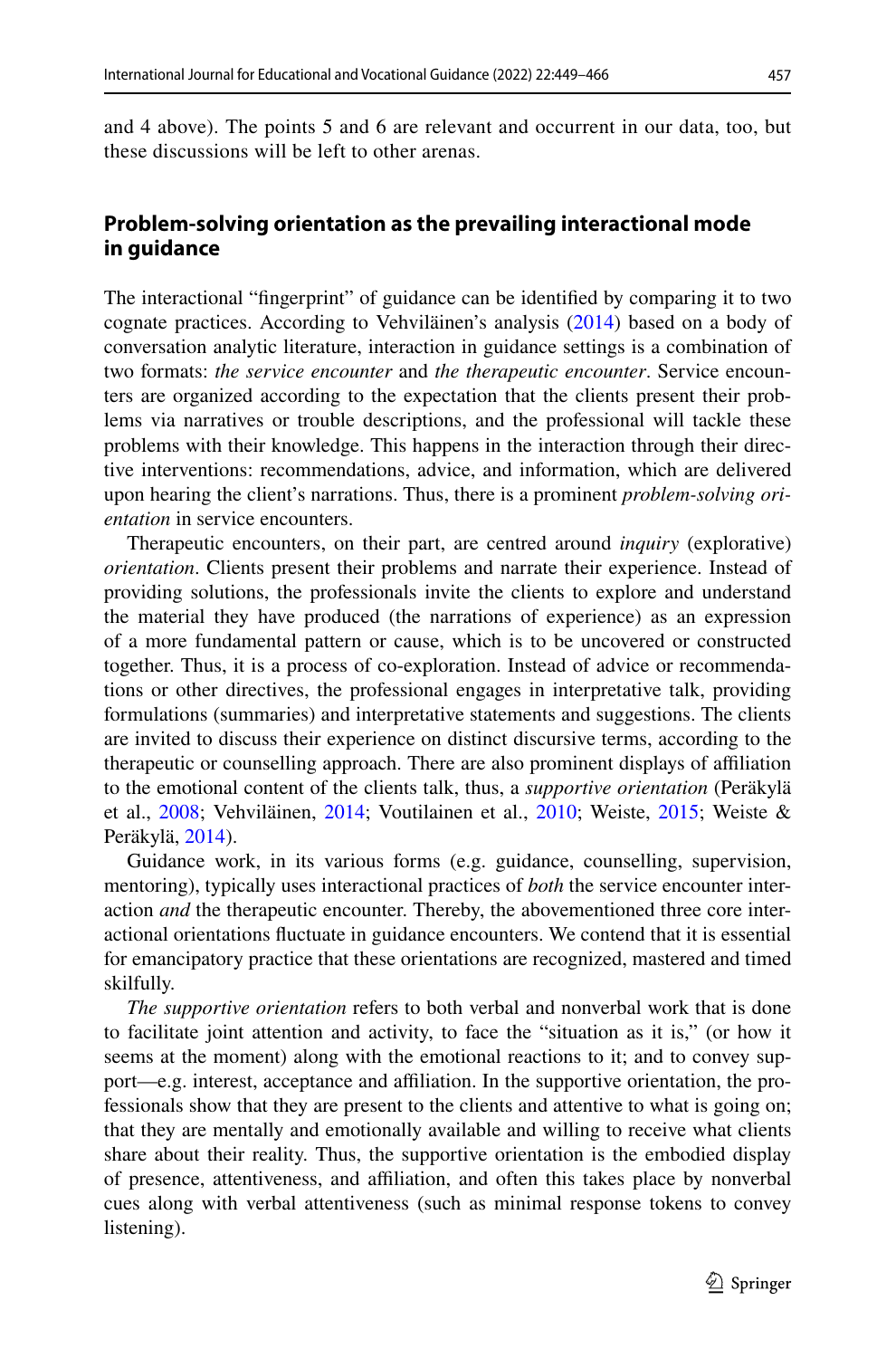The *inquiry orientation* refers to exploring the clients' experiences, situations, problems or challenges or any other joint object of inquiry, diversifying the picture, and eliciting multiple interpretations. In inquiry orientation, in-depth observation and refection is considered valuable as such, as it increases understanding both "inwards" and "outwards". Deepening of understanding itself is a prerequisite to new awareness or emancipation. This orientation, then, is necessary to fostering critical refection. It is also necessary in gaining a critical view of the client's opportunity structures in the education and labour market. As Hodkinson and Sparkles ([1997\)](#page-15-19) have stated, horizons for action are based both on structural possibilities (in the school market, labour market, etc.) and the habitus. Habitus refers to the individual's socially and culturally bounded dispositions (ethnicity, gender, class, sex) that strongly affect young people's decisions, aspirations and what they consider possible and attainable.

The *problem-solving orientation*, especially via giving advice, is shown by many studies to prevail in forms of guidance, especially in career guidance and study guidance (Butler et al., [2010;](#page-14-8) Emmison et al., [2011](#page-15-20); Kinnell & Maynard, [1996;](#page-15-21) Pudlinski, [2012](#page-15-22); Silverman, [1997;](#page-16-20) Strong & Baron, [2004;](#page-16-21) Vehviläinen, [2001,](#page-16-2) [2003;](#page-16-3) Vine et al., [2012;](#page-17-9) Waring, [2005,](#page-17-10) [2007](#page-17-11), [2012](#page-17-12)). In this orientation, problems are meant to be solved—often relatively timely—and the professionals mobilize their own expertise to fnd solutions. These solutions are communicated to the client typically by advice, suggestions, recommendations or in certain settings, feedback (Vehviläinen, [2009b\)](#page-16-5). In Vehviläinen's studies in career guidance training in the 1990s, the analysis showed that there was a strong problem-solving orientation, using advice as the pro forma intervention to tackle any issues raised in the counselling encounters, and making sure the expected result (the action plan) was produced (Vehviläinen, [1999](#page-16-13)). Also, according to numerous reports from our training groups, many guidance professionals feel that their practice "slips" towards this orientation even when they do not intend that, or when the counselling approach directs them not to give advice.

When problem-solving orientation is the un-refected default format, the practices of interaction have a tendency toward pushing the discussion towards problem-solving activities (instead of staying in the supportive or inquiry orientation) and un-refected goal-orientation (instead of negotiating diverse goals or rationales). Thereby, relevant issues of identity and social realities may be overlooked.

This tendency is recurrent in various felds of guidance, despite the recommendations of various guidance or counselling theories (for a summary, see Vehviläinen, [2012](#page-16-6), [2014\)](#page-16-10) and it has prevailed for decades, despite longstanding critical discussion. The reasons for this are perhaps threefold. Firstly, they are *ideological*, in that the neoliberal strategies in guidance institutions press professionals to demand particular, pro forma outcomes within a tight time frame. Secondly, there are *interactional* reasons that can be learned about through conversation analytic research. The structures of interaction may work towards the service encounter and rushed problem-solving by professionals. For instance, if the student comes in with a question, and the counsellor has knowledge of the answer, it requires interactional work to not respond right away and not to let the encounter develop into a service encounter. Thirdly, there are *expertise-related*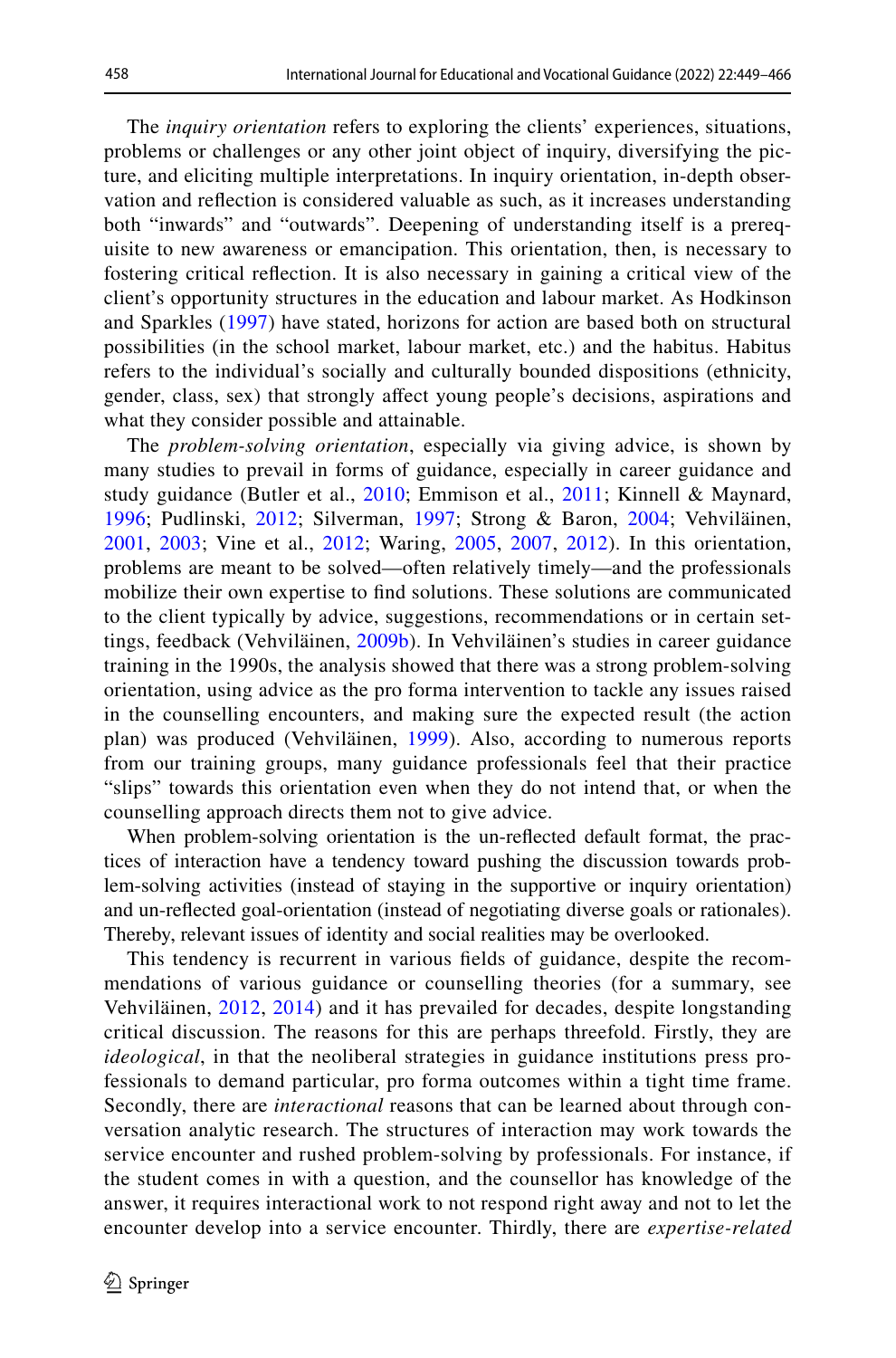reasons as guidance professionals may not have recognized these mechanisms nor have tools to design their talk-in-interaction diferently.

Problem-solving is, of course, a necessary part of many guidance situations. It is relevant to see what can be done, to act in new ways and to collaborate in experimentation. As it stands, however, the problem-solving orientation in guidance has various shortcomings. There is the abovementioned pressure towards a narrow, pre-defned institutional goal, without checking mutual understanding and diferent interpretations. This may cause participants to hurry to solve problems which are not relevant, profound, or meaningful, or which are not connected to the biographical or societal elements that hinder or strengthen the client's agency. Importantly, there is also the tendency to not engage the client in constructing the problem or the solution (Vehviläinen, [2012](#page-16-6)), which from a pedagogical point of view, is not useful in developing agency.

The prevalence of the problem-solving orientation was also observed in Souto's feldwork at schools. Career counsellors tended to concentrate on issues that they feel they can "fx", solve or name: for instance, pupils' lack of competencies, language skills or special support needs in studying. Of course, these issues may be relevant to the young migrant students, but the way these "convenientfor-counsellors" issues dominated the encounters caused the complex, difficult and serious issues to be treated as marginal ones. In some schools, there were even regulations and guidelines for counsellors not to ask migrant students about difficult issues, as the next excerpt shows:

Many (migrant students) have really difficult backgrounds and we are used to not to ask about backgrounds. Okay, we ask "which country did you come from and how long have you been in Finland", but we don't start digging into "why you came, what has happened" or stuf like that. Students will share this information if they want to…

a career counsellor, vocational studies

The dominance of problem-solving orientation, then, is a default model that counsellors are likely to choose for ideological, emotional and interactional reasons, unless they become conscious of these micro practices of interaction and learn about other ways of conducting the encounter. Furthermore, clients are also often likely to select such orientation. Guidance clients often approach the guidance professionals with relatively narrow, information-seeking questions. This is what they often treat as their responsibility: to have something to ask the professional (Vehviläinen, [2009a\)](#page-16-4). However, after the onset of the encounter, more complex issues typically surface. Even in situations where there are no difficult or "dreaded" issues at hand, it is typical that the issue gets re-framed and diversifed in the course of the talk. Not only do participants identify "answers" but they frst end up re-writing the questions together. Thus, it seems generally useful to leave space for an inquiry orientation to develop and not routinely "do the service-encounter".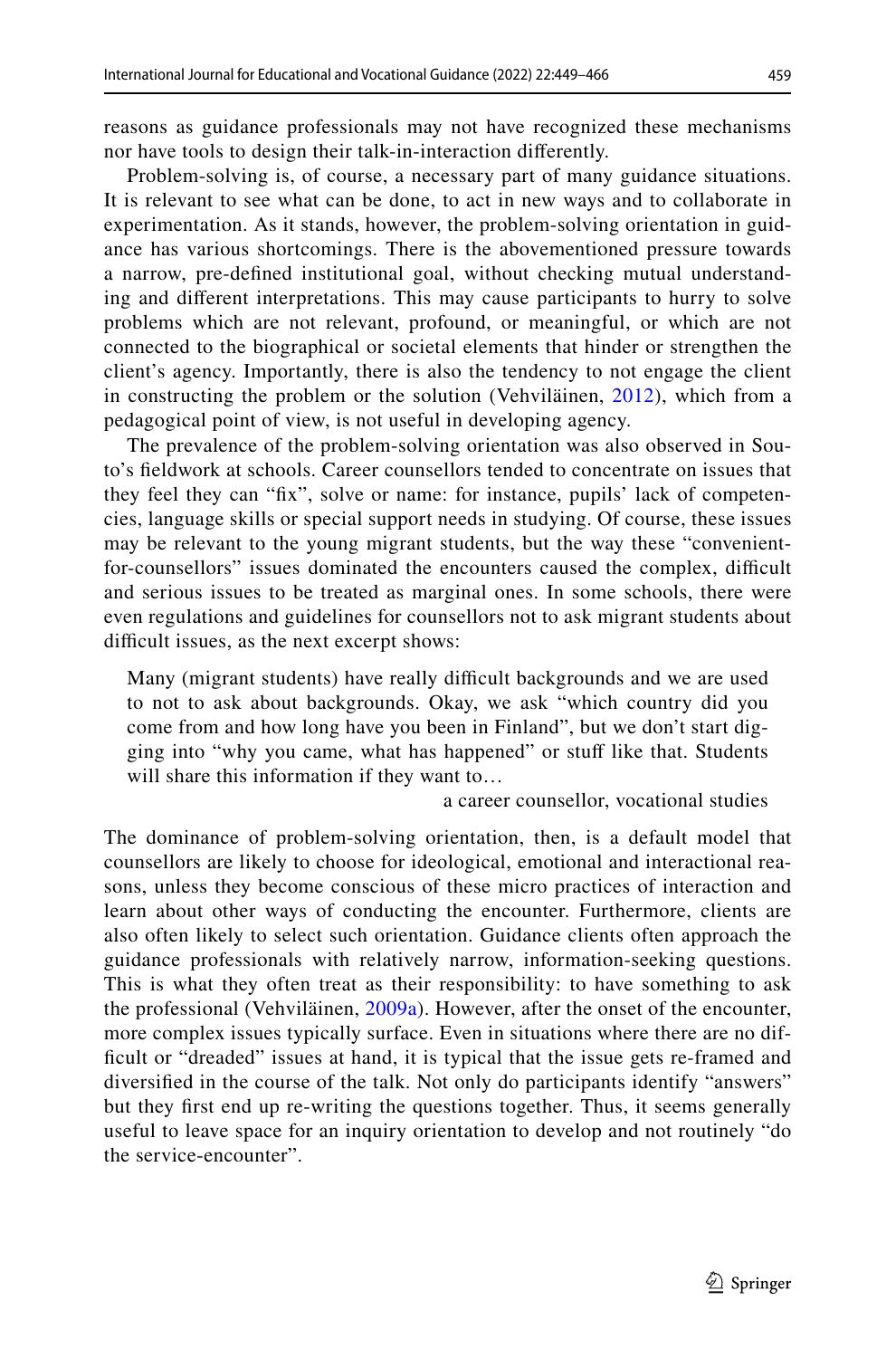## **"Dreaded topics" in guidance of migrant young people**

According to Souto's analyses (Souto, [2020](#page-16-1)) but also our training experience amongst counsellors, teachers, and school leaders and other school professionals, the school staff recognize that young migrant students face inequality, exclusion, and various problems in the way their paths unfold in society. Our next excerpt shows this:

Oh, then I made a mistake and asked: "how about your parents, how are things going with mom and dad, and could you tell me something about your family", and then… He was just… half of his family had been killed in front of his eyes. Then I was like... uhm, "how about the schooling background of your parents?"… I can't handle, or I have not found a way to react and discuss these things. I have come to the conclusion that I won't ask about family in the frst meeting. I think that it is not so important to be so curious… They presumable have been asked that several times so… so… But of course, sometimes they tell you that their parents are dead, then you are of course sorry for that, that's very unfortunate and so on, but I don't address these issues because I am not a social worker or a psychologist who can somehow fnd the right words. I'm not going to ask about family anymore.

#### a school career counsellor

This quotation from a research interview of a school career counsellor, shows how counsellors emphasize the problem-solving orientation over other orientations. In effect, the counsellor does not seem to believe in the importance of supportive orientation. In other words, they do not believe that active listening to their clients' troubles—thereby witnessing some aspect of their reality—would be enough. It seems easier for the counsellor to concentrate on "solvable" problems such as study choices or language skills. Furthermore, counsellors often attribute these supportive interventions to other professionals, as someone else's mandate. This way, the counsellors end up communicating to the students that they are not ready to encounter certain parts of their reality.

One crucial consequence of the limited use of supportive orientation is that young migrant people are left alone to deal with their past and the way it links to their future plans. They themselves must raise these issues if they wish for them to be addressed in guidance encounters. This would require a lot of courage and agency. As many studies have shown, such self-directedness and strong agency may be too much to expect. Young migrant people, especially those who have arrived as asylum seekers on their own, are left alone to deal with their difficult experiences in building their new life in Finland (Honkasalo et al., [2017;](#page-15-1) Souto, [2020\)](#page-16-1). This way, a relevant aspect of the guidance alliance is left incomplete, and the cohesion of the guidance relationship may remain low.

Another consequence of the limited use of both supportive and inquiry orientations is that the relevant issues of young migrant peoples' social realities, past and present, are excluded from the guidance interaction. Especially, the diasporic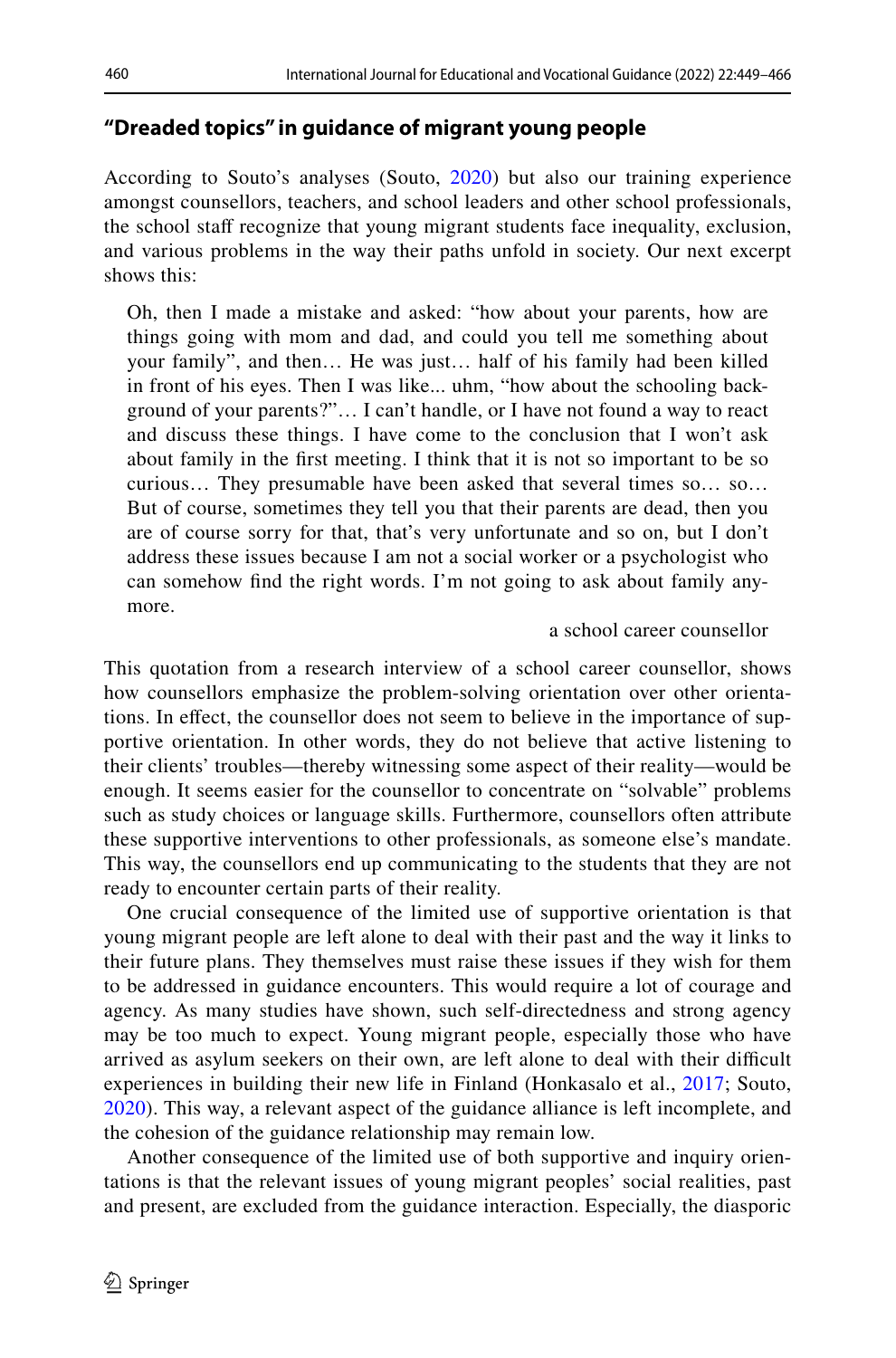nature of family (including family members here and there, alive or dead) and the migration history (i.e. the journey to Finland) are recurring examples of such "dreaded topics", but also racism and other forms of inequality are amongst these.

The next excerpt shows that career counsellors do recognize the meaning of the family relations behind the young people's diferent choices. However, the way young people value and consider their parents' and relatives' views and hopes are often interpreted as *wrong*, or not respected. Young migrant people are expected to make their decisions individually and follow suggestions or expectations of their families.

There are always the family's hopes and views behind the migrant youth's decisions, but I think it is the counsellor's duty to begin with the young people as an individual, what is the best for them and what are their deepest hopes and aspirations. This is the way in which an individual can be free. Because I totally believe that everything will go fne if everyone fnds their own thing.

a school career counsellor

This demand for making your own autonomous choice—"fnding your thing" as the expression goes—can be interpreted as a prerequisite not only for the right kind of choice-making but even for the guidance process itself (Souto, [2020](#page-16-1)). Thereby, it is a way of shaping the possibility to participate in the guidance interaction as well as its outcome. Young people are expected to be able to present and argue their choices in the guidance encounter as autonomous and free from others' opinions. Many scholars have shown, in both Finland and elsewhere that such practices demanding young people to be autonomous and individually responsible for their choices are the central discourses in pursuing and producing entrepreneurial subjects who can manage by themselves the transitions in education and the labour market in the current economic context (Brunila, [2013](#page-14-1); Romito, [2019\)](#page-15-9).

Moreover, this demand for making your own, autonomous choice is also "a platform" for othering the Other culturally. The family centred way of life may be viewed as problematic and as a threat for the culturally "right" kind of choice-making in the Finnish context. This biased way of reacting to young migrants' (especially girls) family relations (or religious convictions) is one of the main reasons why young migrant people choose not to bring up family issues, either positive or negative, in counselling encounters. This biased atmosphere at schools and in guidance settings constitutes a hindrance for young people to topicalize their experiences or fears of racism and other forms of discrimination. To summarize, the discourse of "the autonomous choice" is a central medium to conceal the socio-cultural underpinnings of educational and life trajectories, leaving undebated and unquestioned the process that allows inequalities to be produced and reproduced within the educational and guidance systems, as Romito [\(2019,](#page-15-9) p. 110) has argued.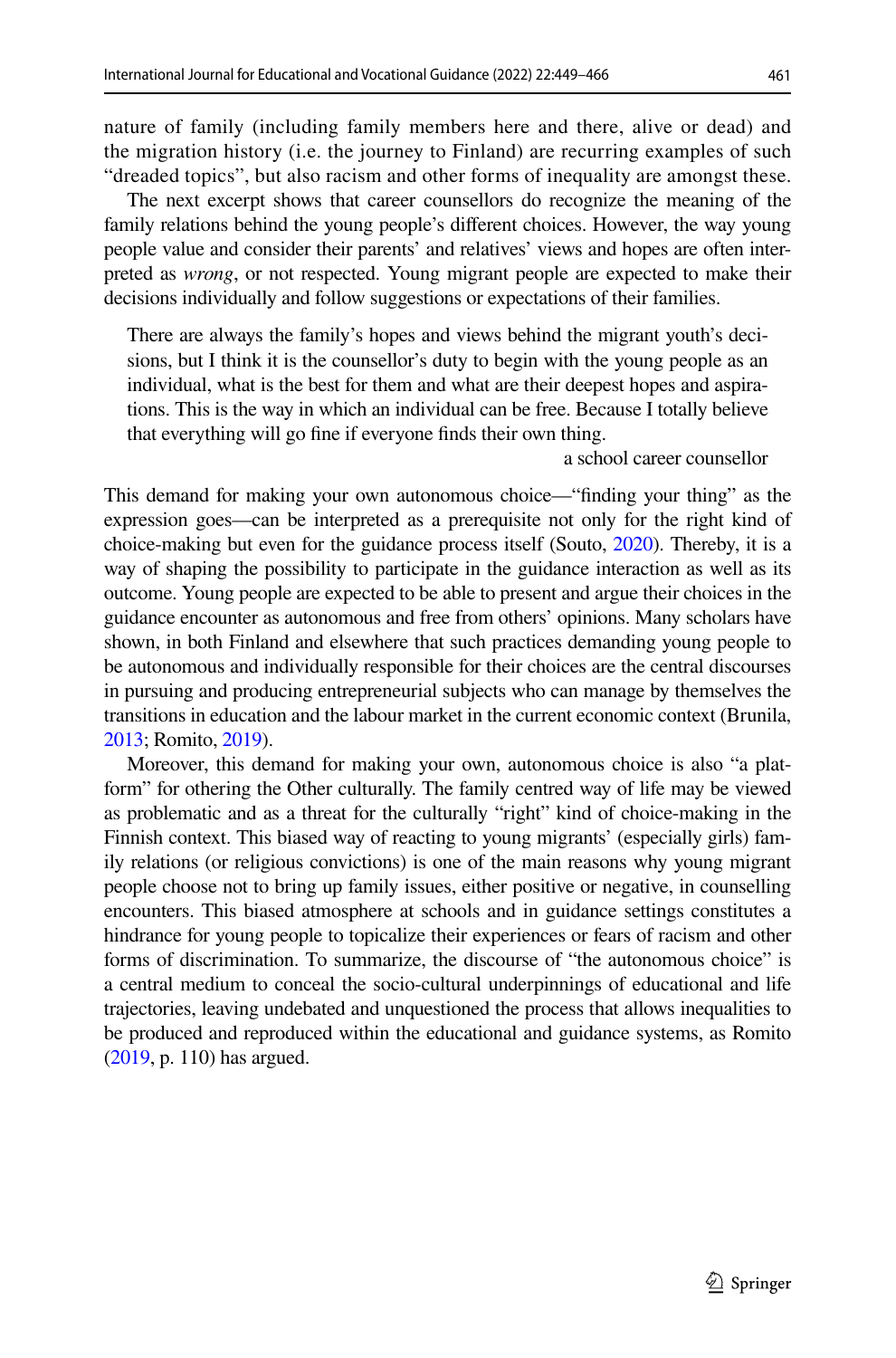## **Conclusion: recommendations for guidance interaction for social justice**

We view guidance as a space where participants learn about reality together. In the professional role, the guidance professional—the career counsellor at school—is open about various asymmetries between participants and is ready to learn from the student and their situations. We have examined two aspects of guidance interaction that we found to hinder career counsellors' possibilities to engage in critical, societally conscious and emancipatory guidance at school with their migrant students: the overemphasis on problem-solving orientation, and the 'dreaded' difficult topics. We now wish to make conclusions about our findings with respect to how we can help school career counsellors overcome these hindrances. We have tried to apply our understandings in ways that could be directly made use of in training situations.

First, it is particularly important to learn about one's own privilege (for instance, as a white, native, heterosexual, middle class person) and to understand one's own emotional reactions (i.e. guilt, sorrow, fear, shame, helplessness) that occur in these learning situations. Introspection in collegial spaces is needed for this: living with the imperfection of the self. This is the inevitable price of changes in guidance professionals' own participatory sense.

It is also necessary for guidance professionals to accept that supportive orientation is a professionally sound and ethical response to students' situations and the realities they bring into guidance. It is good professional conduct to discuss the difficult issues students wish to talk about—such as experiences of oppression or dispersed and diasporic family relations—even if these issues may not be "solvable", or within the guidance professionals' institutional mandate.

Furthermore, school counsellors need experiences of being engaged in collaborative inquiry about difficult topics, being respected as professionals and supported whilst showing their vulnerability and uncertainty. Only then they are able to provide such supportive, refective experiences to their students. Upon experiencing such collegial support, they can also become curious about methods of supportive and inquiry orientations. They can also become creative in designing ways to engage their students in guidance in such a way that it strengthens their agency and participatory sense. Our experiences in school developmental projects have provided promising results towards this direction (Vehviläinen, [2020\)](#page-16-7).

Client-centeredness and respecting the client's meanings and experience as a starting point of the working relationship is perhaps the most common principle of numerous guidance approaches. We also believe this to be true. However, we contend that this should not be interpreted as a ban on mentioning any other topics than those that the student has named in so many words. Some topics like segregation and racism take courage and trust to raise, and students also screen the professionals at school to feel out whether they would be likely to listen and be able to handle their stories. Thus, we want to state that critical or socially conscious guidance relies, not only on active listening, but also on the professionals' knowledge about power structures and mechanisms. Thus, they can anticipate and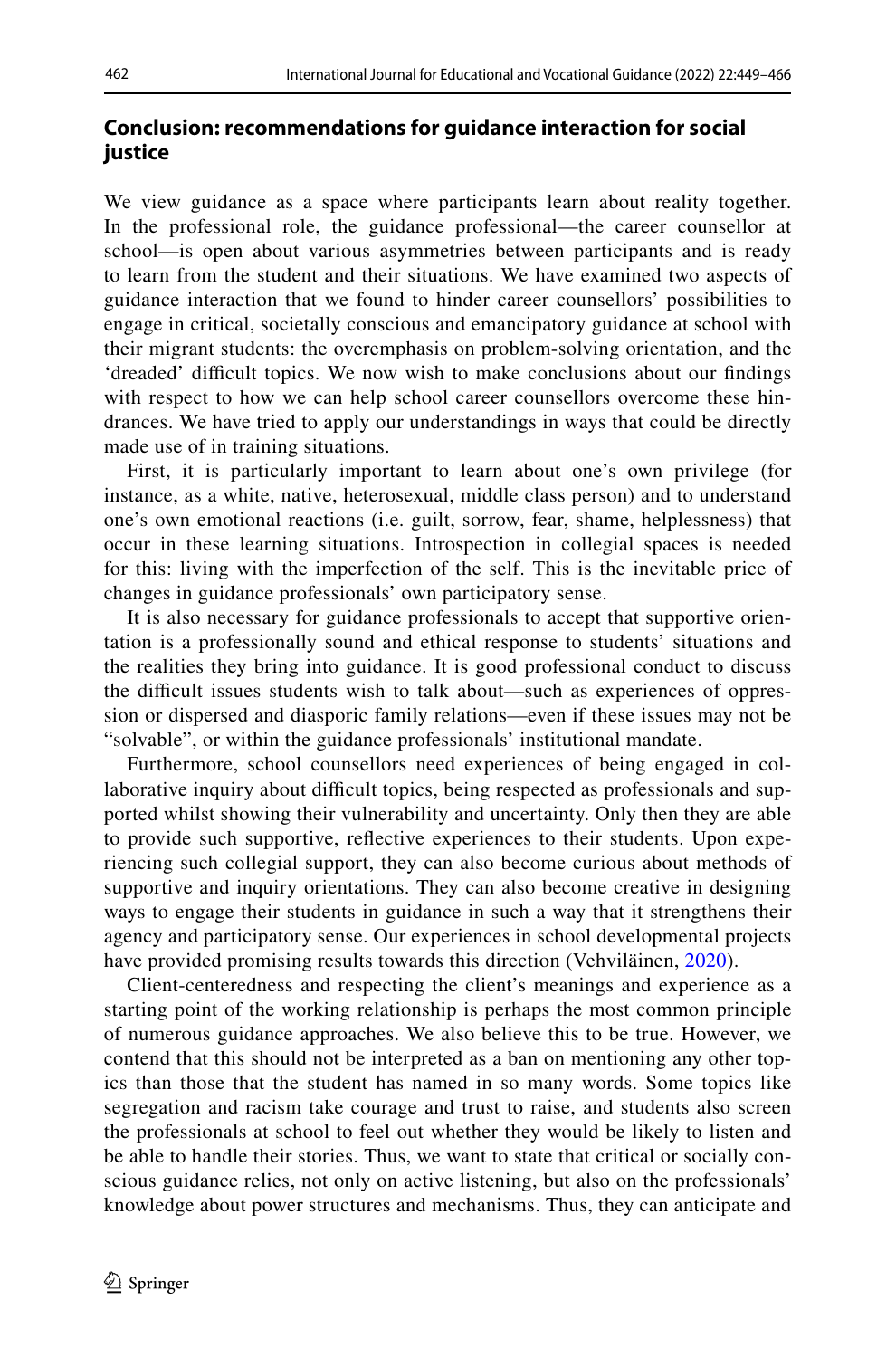sensitively make room for topics that could be relevant and helpful. They can also have the courage and creativity to "name the oppressor" (Hooley, [2019,](#page-15-23) [2019b](#page-15-7)). For this, they need a new methodology for supportive, inquiry-based orientation and patience to sometimes wait for the right moment, both in dyadic situations, but also in group settings.

Guidance practices cannot work in emancipatory ways without a working alliance between the participants of the guidance relationship. No matter where the critical gaze is directed, a trusting and safe relationship must be established amongst the participants. It may not be on the student's own explicated agenda to engage in critical analysis of society, but a guidance encounter should make this possible. The gateway to this kind of meaningful encounter is through genuine interest in hearing what the client has to say and how they experience their situation. The institutionally expected outcome (for instance students making study choices at school) has its place, but these expectations should not colonize the interaction.

**Funding** Open access funding provided by University of Eastern Finland (UEF) including Kuopio University Hospital.

**Open Access** This article is licensed under a Creative Commons Attribution 4.0 International License, which permits use, sharing, adaptation, distribution and reproduction in any medium or format, as long as you give appropriate credit to the original author(s) and the source, provide a link to the Creative Commons licence, and indicate if changes were made. The images or other third party material in this article are included in the article's Creative Commons licence, unless indicated otherwise in a credit line to the material. If material is not included in the article's Creative Commons licence and your intended use is not permitted by statutory regulation or exceeds the permitted use, you will need to obtain permission directly from the copyright holder. To view a copy of this licence, visit [http://creativecommons.org/licen](http://creativecommons.org/licenses/by/4.0/) [ses/by/4.0/](http://creativecommons.org/licenses/by/4.0/).

#### **References**

- <span id="page-14-0"></span>Aaltonen, S., Berg, P., & Karvonen, S. (2017). Affordances of welfare services—perspectives of young clients. *Nordic Welfare Research, 2*(1), 30–38.<https://doi.org/10.18261/issn.2464-4161-2017-01-04>
- <span id="page-14-4"></span>Alhanen, K. (2013). *John Deweyn kokemusflosofa* [The philosophy of experience of John Dewey]. Gaudeamus.
- <span id="page-14-5"></span>Alhanen, K. (2019). *Dialogue in democracy*. Books on Demand.
- <span id="page-14-7"></span>Antaki, C., Barnes, R., & Leudar, I. (2005). Diagnostic formulations in psychotherapy. *Discourse Studies*, *7*(6), 627–647. [https://doi.org/10.1177/1461445605055420.](https://doi.org/10.1177/1461445605055420)
- <span id="page-14-1"></span>Brunila, K. (2013). Hooked on a feeling: Education, guidance, and rehabilitation of youth at risk. *Critical Studies in Education, 54*(2), 215–228. <https://doi.org/10.1080/17508487.2012.716369>
- <span id="page-14-8"></span>Butler, C., Potter, J., Danby, S., Emmison, M., & Hepburn, A. (2010). Advice-implicative interrogatives: Building "client-centered" support in a children's helpline. *Social Psychology Quarterly, 73*(3), 265–287.<https://doi.org/10.1177/0190272510379838>
- <span id="page-14-3"></span>Cameron, D. (2000). *Good to talk?* Sage.
- <span id="page-14-2"></span>Crenshaw, K. (1989). Demarginalizing the intersection of race and sex: A black feminist critique of antidiscrimination doctrine, feminist theory, and antiracist politics. *University of Chicago Legal Forum*, 140, 139–167.<https://chicagounbound.uchicago.edu/uclf/vol1989/iss1/8>.
- <span id="page-14-6"></span>Dewey, J. (1916). *Democracy and education. An introduction to the philosophy of Education*. New York: The MacMillan Company.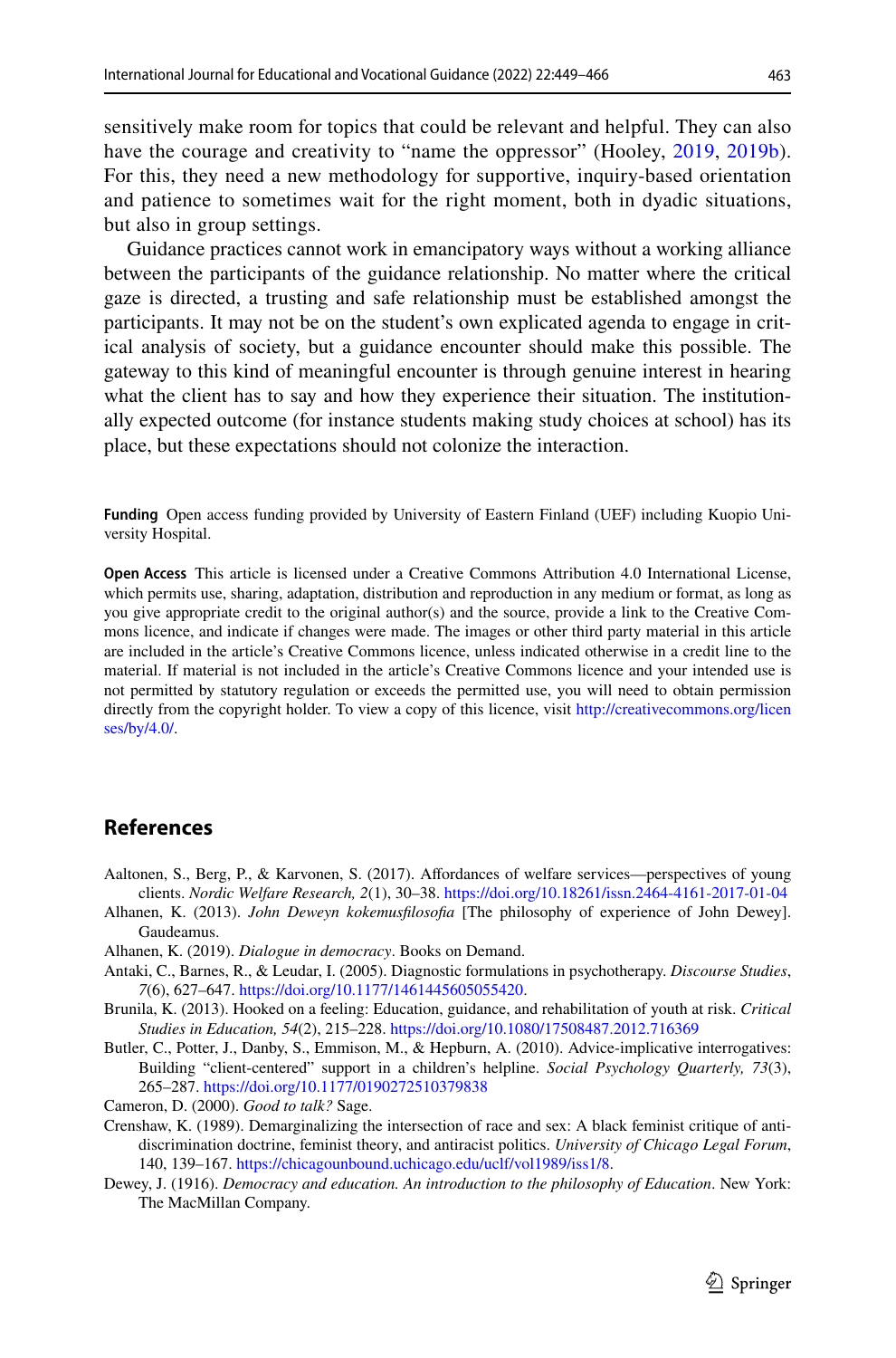- <span id="page-15-20"></span>Emmison, M., Butler, C. W., & Danby, S. (2011). Script proposals: A device for empowering clients in counselling. *Discourse Studies, 13*(1), 3–26. <https://doi.org/10.1177/1461445610387734>
- <span id="page-15-13"></span>Eteläpelto, A., Vähäsantanen, K., Hökkä, P., & Paloniemi, S. (2013). What is agency? Conceptualizing professional agency at work. *Educational Research Review, 10,* 45–65. [https://doi.org/10.1016/j.](https://doi.org/10.1016/j.edurev.2013.05.001) [edurev.2013.05.001](https://doi.org/10.1016/j.edurev.2013.05.001)
- <span id="page-15-10"></span>Giddens, A. (1991). *Modernity and self-identity. Self and society in the late modern age*. Polity Press.
- <span id="page-15-19"></span>Hodkinson, P., & Sparkes, A. (1997). Careership: A sociological theory of career decision making. *British Journal of Sociology of Education, 18*(1), 29–44. <https://doi.org/10.1080/0142569970180102>
- <span id="page-15-1"></span>Honkasalo, V., Maiche, K., Ononera, H., Peltola, M., & Suurpää, L. (2017). *Nuorten turvapaikanhakijoiden elämää vastaanottovaiheessa* [Young people seeking asylum]. Nuorisotutkimusverkosto
- Hooley, T. (2014). *The evidence base on lifelong guidance: A guide to key fndings for efective policy and practice. EXTENDED SUMMARY*. The European Lifelong Guidance Policy Network (ELGPN).
- <span id="page-15-5"></span>Hooley, T., & Sultana, R. G., & Thomsen, R. (2018). *Career guidance for social justice. Contesting Neoliberalism*. Routledge.
- <span id="page-15-6"></span>Hooley, T., Sultana, R. G., & Thomsen, R. (2019a). *Career guidance for emancipation. Reclaiming justice for multitude*. Routledge.
- <span id="page-15-7"></span>Hooley, T., Sultana, R. G., & Thomsen, R. (2019b). Representing problems, imagining solutions. emancipatory carer guidance for the multitude. In T. Hooley, R. G. Sultana, & R. Thomsen (Eds.), *Career guidance for emancipation. Reclaiming justice for multitude* (pp. 1–13). Routledge.
- <span id="page-15-23"></span>Hooley, T. (2019). Riding the social justice wave: Where next for policy, practice and theory in career guidance? https://adventuresincareerdevelopment.wordpress.com/2019/10/23/riding-the-social [https://adventuresincareerdevelopment.wordpress.com/2019/10/23/riding-the-socia](https://adventuresincareerdevelopment.wordpress.com/2019/10/23/riding-the-social-justice-wave/) [l-justice-wave/.](https://adventuresincareerdevelopment.wordpress.com/2019/10/23/riding-the-social-justice-wave/)
- <span id="page-15-0"></span>Kerkkänen, H., & Säävälä, M. (2015). *Maahanmuuttajien psyykkistä hyvinvointia ja mielenterveyttä edistävät tekijät ja palvelut* [Factors and services that promote mental well-being and mental health of immigrants]. Työ- ja elinkeinoministeriön julkaisuja 40/2015.
- <span id="page-15-21"></span>Kinnell, A.-M.K., & Maynard, D. (1996). The delivery and receipt of safer sex advice in pretest counselling sessions for HIV and AIDS. *Journal of Contemporary Ethnography, 24*(4), 405–437. <https://doi.org/10.1177/089124196024004002>
- <span id="page-15-2"></span>Krivonos, D. (2019). *Migrations on the edge of whiteness: Young Russian-speaking migrants in Helsinki, Finland*. University of Helsinki. [http://urn.f/URN:ISBN:978-951-51-3400-4](http://urn.fi/URN:ISBN:978-951-51-3400-4).
- <span id="page-15-3"></span>Kurki, T. (2019). *Immigrant-ness as (mis)fortune?—Immigrantisation through integration policies and practices in education*. University of Helsinki. [http://urn.f/URN:ISBN:978-951-51-4713-4](http://urn.fi/URN:ISBN:978-951-51-4713-4).
- <span id="page-15-12"></span>Laros, A., Fuhr. T., & Taylor, E. W. (Eds.). (2017). *Transformative learning meets Bildung. An international exchange. International Issues in Adult Education series*. Sense Publishers.
- <span id="page-15-8"></span>Määttä, M. (2019). Reforming youth transition support with the multi-agency approach?—A case study of the Finnish one-stop guidance centers. *Sociologiga, 61,* 2. [https://doi.org/10.2298/](https://doi.org/10.2298/SOC1902277M) [SOC1902277M](https://doi.org/10.2298/SOC1902277M)
- <span id="page-15-17"></span>Peräkylä, A. (1995). *AIDS counselling. Institutional interaction and clinical practice*. Cambridge University Press.
- <span id="page-15-16"></span>Peräkylä, A., & Vehviläinen, S. (2003). Conversation analysis and the professional stocks of interactional knowledge. *Discourse & Society, 14*(6), 727–750. [https://doi.org/10.1177/0957926503](https://doi.org/10.1177/09579265030146003) [0146003](https://doi.org/10.1177/09579265030146003)
- <span id="page-15-15"></span>Peräkylä, A., Antaki, C., Vehviläinen, S., & Leudar, I. (Eds.). (2008). Analysing psychotherapy in practice. In *Conversation analysis and psychotherapy*. Cambridge: Cambridge University Press.
- <span id="page-15-22"></span>Pudlinski, C. (2012). The pursuit of advice on US peer telephone helplines: Sequential and functional aspects. In H. Limberg & M. Locher (Eds.), *Advice in discourse* (pp. 253–252). John Benjamins.
- <span id="page-15-18"></span>Pälli, P., & Lehtinen, E. (2014). Making objectives common in performance appraisal interviews. *Language and Communication, 39,* 92–108.<https://doi.org/10.1016/j.langcom.2014.09.002>
- <span id="page-15-9"></span>Romito, M. (2019). Career guidance and neoliberal rationality in Italian schools. In T. Hooley, R. G. Sultana, & R. Thomsen (Eds.), *Career guidance for emancipation. Reclaiming justice for multitude* (pp. 98–115). Routledge.
- <span id="page-15-11"></span>Rose, N. (1999). *Governing the soul. The shaping of the private self*. Free Association Books.
- <span id="page-15-14"></span>Safran, J. D., Muran, C., Stevens, C., & Rothman M. (2007). A relational approach to supervision: Addressing ruptures in the alliance. In C. A. Falender & E. P. Shafranske (Eds.), *Casebook for clinical supervision: A competency-based approach* (pp. 137–157). American Psychological Association.
- <span id="page-15-4"></span>Savickas, M., Nota, L., Rossier, J., Dauwalder, J.-P., Duarte, M. E., Guichard, J., Soresi, S., van Esbroeck, R., & van Vioannen, A. (2009). Life design. A paradigm for career construction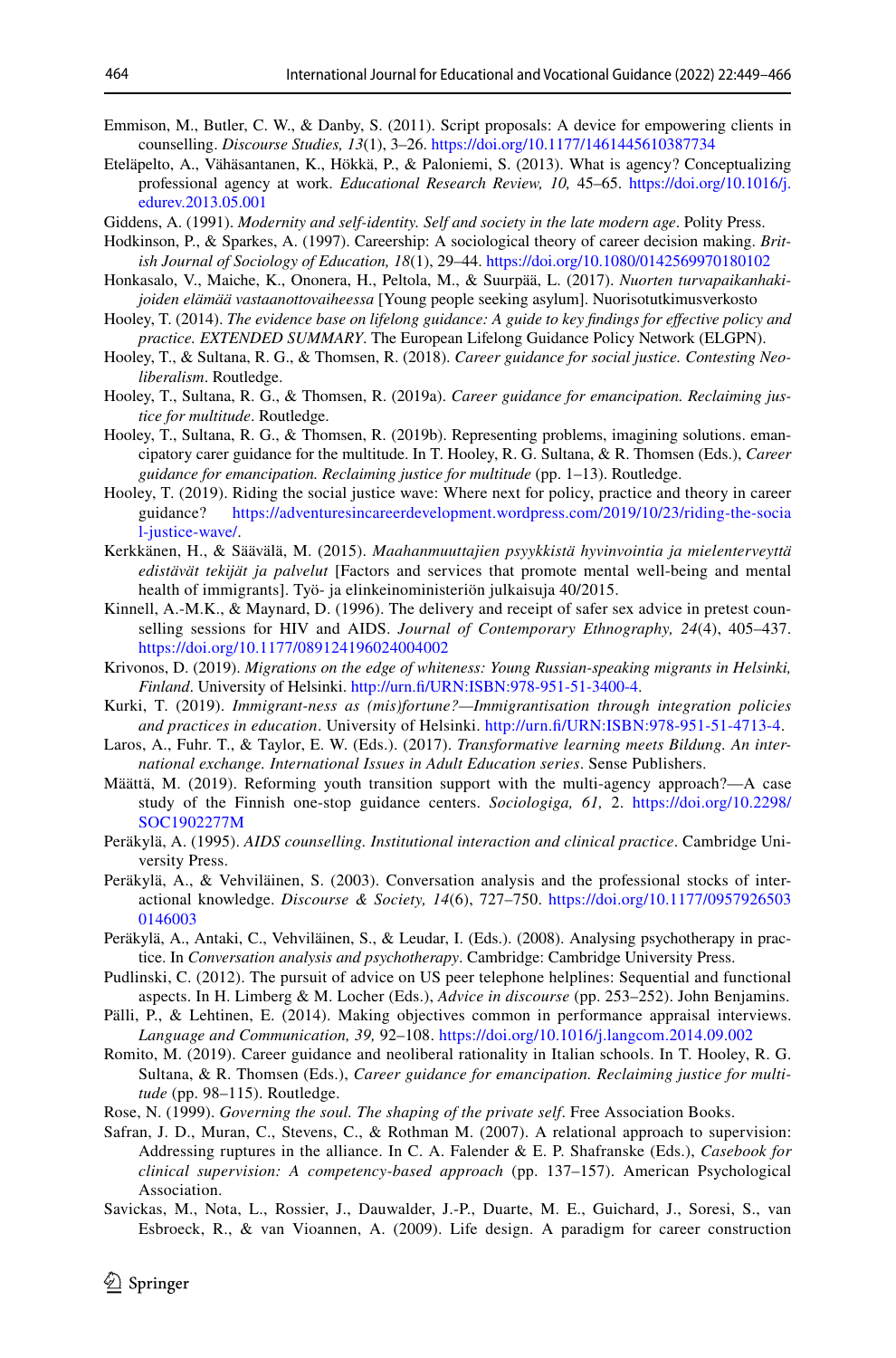in the 21st century. *Journal of Vocational Behavior, 75,* 239–250. [https://doi.org/10.1016/j.](https://doi.org/10.1016/j.jvb.2009.04.004) [jvb.2009.04.004](https://doi.org/10.1016/j.jvb.2009.04.004)

- <span id="page-16-15"></span>Scheglof, E. A. (2007). *Sequence organization in interaction: A primer in conversation analysis* (Vol. 1). Cambridge University Press.
- <span id="page-16-14"></span>Sidnell, J., & Stivers, T. (Eds.). (2012). *The handbook of conversation analysis*. Wiley & Blackwell.
- <span id="page-16-20"></span>Silverman, D. (1997). *Discourses of counselling. HIV counselling as social interaction*. SAGE.
- <span id="page-16-0"></span>Souto, A.-M. (2016). Etnistyvät toisen asteen koulutusvalinnat [How do ethnicity and racism shape young people's upper secondary school choices]. *Nuorisotutkimus, 34*(4), 47–59.
- <span id="page-16-1"></span>Souto, A.-M. (2020). Väistelevää ohjausta—Opinto-ohjauksen yksin jättävät käytänteet maahanmuuttajataustaisten nuorten parissa [Dodging practices in career guidance of migrant youth]. *Kasvatus, 51*(3), 317–329.
- <span id="page-16-11"></span>Souto, A-M., & Vehviläinen, S. (2019). *Miten opinto-ja uraohjaus kohtaa maahan muuttaneet nuoret? - Kohti yhteiskunnallisesti tiedostavaa ohjausta. SETSTOP seminaari 3.4.2018 Itä-Suomen yliopisto*. (How does study guidance encounter migrant young people? Towards societally conscious guidance. A conference presentation, University of Eastern Finland).
- <span id="page-16-21"></span>Strong, M., & Baron, W. (2004). An analysis of mentoring conversations with beginning teachers: Suggestions and responses. *Teaching and Teacher Education, 20*(1), 47–57. [https://doi.](https://doi.org/10.1016/j.tate.2003.09.005) [org/10.1016/j.tate.2003.09.005](https://doi.org/10.1016/j.tate.2003.09.005)
- <span id="page-16-16"></span>Stevanovic, M., & Peräkylä, A. (2012). Deontic authority in interaction: The right to announce, propose, and decide. *Research on Language & Social Interaction, 45*(3), 297–321. [https://doi.](https://doi.org/10.1080/08351813.2012.699260) [org/10.1080/08351813.2012.699260](https://doi.org/10.1080/08351813.2012.699260)
- <span id="page-16-18"></span>Stokoe, E. (2012). Moving forward with membership categorization analysis: Methods for systematic analysis. *Discourse Studies, 14*(3), 277303.<https://doi.org/10.1177/1461445612441534>
- <span id="page-16-12"></span>Svinhufvud, K., & Vehviläinen, S. (2013). Papers, documents, and the opening of an academic supervision encounter. *Text & Talk, 33*(1), 139–166. <https://doi.org/10.1515/text-2013-0007>
- <span id="page-16-8"></span>Sultana, R. G. (2014). Career guidance for social justice in neoliberal times. In G. Arulmani, A. J. Bakshi, F. T. L. Leong, & T. Watts (Eds.), *Handbook of career development. International*  317–334). Springer. [https://link.springer.com/chapter/10.1007%2F978](https://link.springer.com/chapter/10.1007%2F978-1-4614-9460-7_18) [-1-4614-9460-7\\_18.](https://link.springer.com/chapter/10.1007%2F978-1-4614-9460-7_18)
- <span id="page-16-9"></span>Thomsen, R. (2012). *Career guidance in communities*. Aarhus University Press.
- <span id="page-16-13"></span>Vehviläinen, S. (1999). *Structures of counselling interaction. A conversation analytic study of counselling encounters in career guidance training*. University of Helsinki, Department of Education.
- <span id="page-16-2"></span>Vehviläinen, S. (2001). Evaluative advice in educational counseling: The use of disagreement in the "stepwise entry" to advice. *Research on Language and Social Interaction, 34*(3), 371–398. [https](https://doi.org/10.1207/S15327973RLSI34-3_4) [://doi.org/10.1207/S15327973RLSI34-3\\_4](https://doi.org/10.1207/S15327973RLSI34-3_4)
- <span id="page-16-3"></span>Vehviläinen, S. (2003). Avoiding providing solutions: Orienting to the ideal of student's self-directedness in counselling interaction. *Discourse Studies, 5*(3), 389–414. [https://doi.org/10.1177/14614](https://doi.org/10.1177/14614456030053005) [456030053005](https://doi.org/10.1177/14614456030053005)
- <span id="page-16-19"></span>Vehviläinen, S. (2008). Identifying and managing resistance in psychoanalytic interaction. In A. Peräkylä, C. Antaki, S. Vehviläinen, & I. Leudar (Eds.), *Conversation analysis and psychotherapy* (pp. 120–138). Cambridge University Press.
- <span id="page-16-4"></span>Vehviläinen, S. (2009). Student-initiated advice in academic supervision. *Research on Language and Social Interaction, 42*(2), 163–190. <https://doi.org/10.1080/08351810902864560>
- <span id="page-16-5"></span>Vehviläinen, S. (2009). Problems in the research problem: Criticism and resistance in academic supervision encounters. *Scandinavian Journal of Educational Research, 6*(2), 185–201. [https://](https://doi.org/10.1080/00313830902757592) [doi.org/10.1080/00313830902757592](https://doi.org/10.1080/00313830902757592)
- <span id="page-16-6"></span>Vehviläinen, S. (2012). Question-prefaced advice in feedback sequences of Finnish academic supervisions. In H. Limberg & M. A. Locher (Eds.), *Advice in discourse* (pp. 31–52). Pragmatics and beyond new series. John Benjamins. <https://doi.org/10.1075/pbns.221>.
- <span id="page-16-10"></span>Vehviläinen, S. (2014). *Ohjaustyön opas. Yhteistyössä kohti toimijuutta* [Guide to guidance. Together towards agency]. Gaudeamus.
- <span id="page-16-17"></span>Vehviläinen, S. (2018). The locus of power in counselling interaction. In *Conference presentation. Counselling for solidarity, social justice, and dialogue; UNESCO UNITWIN conference*, 24–25 May 2018. Wroclaw, Poland.
- <span id="page-16-7"></span>Vehviläinen, S. (2020). #*Paraskoulu-hankkeen arviointia ohjausosaamisen näkökulmasta* [Evaluating the #BestSchool project from the guidance expertise angle]. #Paraskoulu-hankkeen loppuraportti.